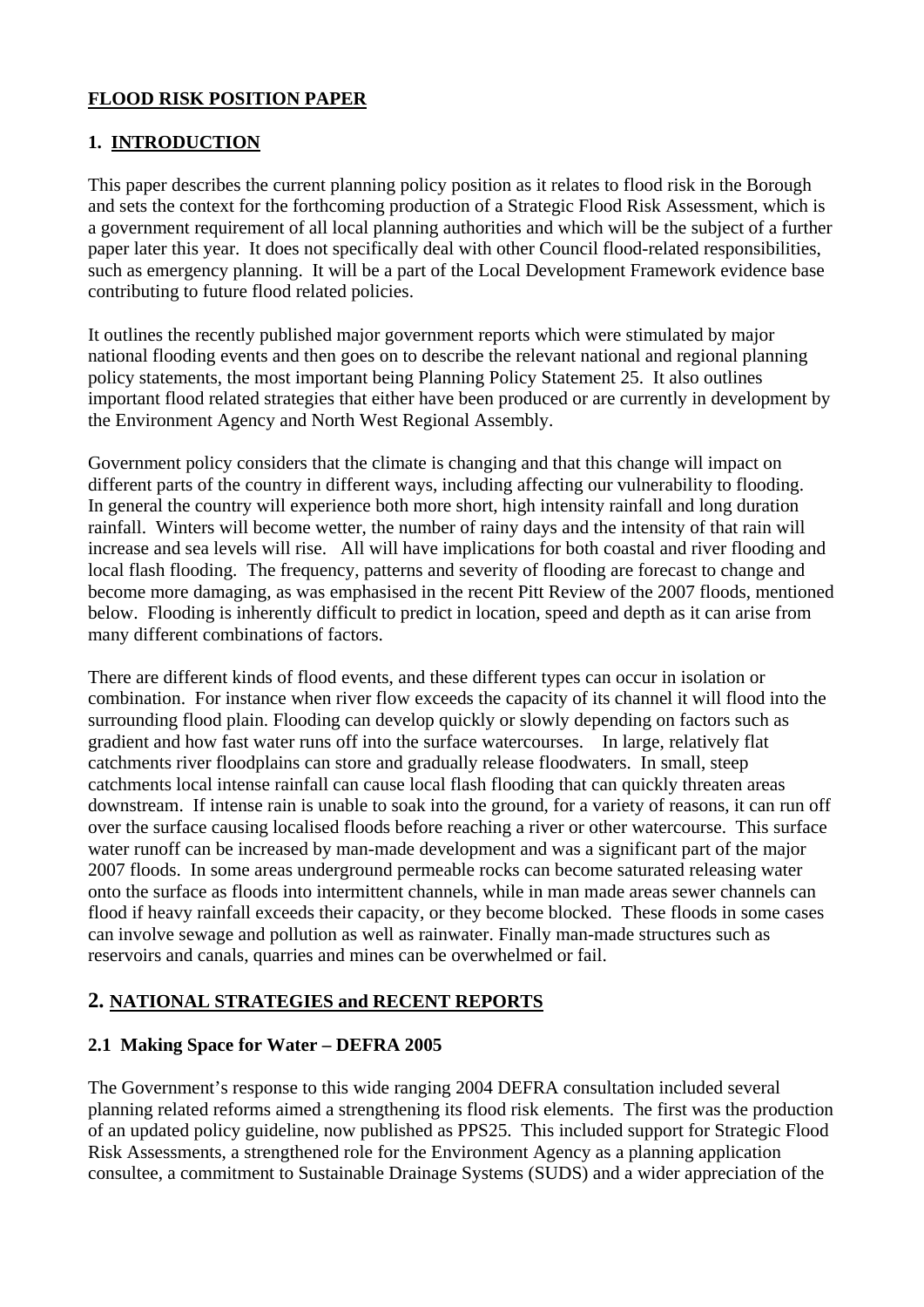many different sources of flooding. It also indicated that it would consider the position of privately owned sewers and whether they should be taken over by sewerage undertakers.

## **2.2 Future Water – The Government's Water Strategy for England - 2008**

This strategy sets out the main Government priorities for future flood management and control, along with other wider water management issues. It relates closely to Making Space for Water and the interim findings of the Pitt Review. It emphasises the need to manage surface water in ways that do not overload the public sewers including the use of Sustainable Drainage Systems (or SUDS); it increases and clarifies the role of the Environment Agency in overseeing flood risk management and as a statutory consultee for planning applications in flood risk areas and is the strategic background to PPS25. It states that the Government will consult on how to give surface water management plans a stronger role in co-ordinating development and investment planning and sees local authorities as taking a central role in developing them. It states that the Government also intends to change householders' permitted development rights with regard to front garden paving to only allow porous surfacing materials: it is also reviewing the right of new development to connect to the public sewerage system and seeking to resolve obstacles to the better take up of SUDS systems. This strategy also signals an intention to take private sewers and lateral drains that are connected to the public system into the ownership of the water and sewerage companies. It also emphasises the major features within PPS25 and indicates that it will be publishing flood adaptation toolkit guidelines later this year.

## **2.3 The Pitt Review (2008)**

Undertaken after the major UK floods of summer 2007 this Government sponsored review has recently been published. It includes many recommendations including a strengthened role for the Environment Agency and a clarification of the varying roles of the many bodies involved in flood management.

In terms of planning it recognises that a complete end to building in floodplains, as some have suggested, is unrealistic. It regards development control, using PPS25 (see 3.1 below), as central to managing flood risk and that if necessary it should be strengthened. It also recommended that householders should no longer be able to lay impermeable surfaces as of right on their front gardens and that Government also consider extending this to include back gardens too. It stated that the automatic right of new development to connect to existing sewerage should also be removed and that all local authorities extend home improvement grants to include flood resistance and resilience measures, such as door guards and air brick covers, for those properties within high risk flood areas. It also recommended that local authorities should promote flood resistance measures to local businesses. It also felt that flood resilience be included within updated Building Regulations. It also recommended that flood potential information currently held by reservoir operators should be released.

# **3. NATIONAL PLANNING POLICY**

## **3.1 Planning Policy Statement 25 (PPS25): Development and Flood Risk 2006**

This statement and its accompanying Practice Guide sets out how future flood risk will be addressed through the planning system. It aims to "ensure that flood risk is taken into account at all stages of the planning process to avoid inappropriate development in areas at risk of flooding, and to direct development away from areas at highest risk"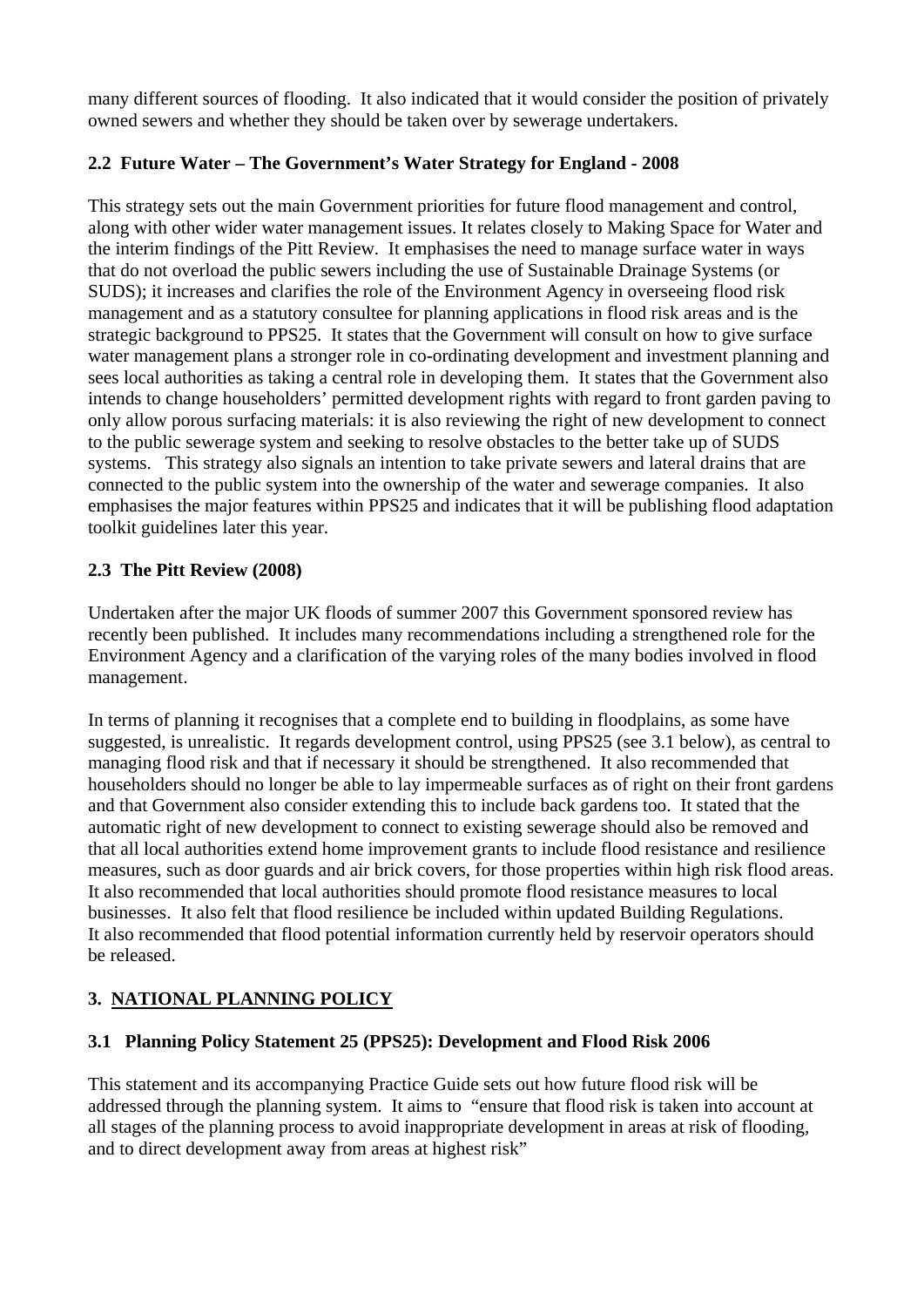It outlines the various responsibilities of the complex array of different organisations involved in flood management. (These are outlined in some detail in Appendix 1 below). However it is worth mentioning that there is no general statutory duty on the Government to protect land or property against flooding and that landowners have the primary responsibility for safeguarding their land against natural hazards such as flooding.

Local planning authorities (LPAs) should consult the Environment Agency (EA) and other relevant bodies when preparing flood risk management policies. Their sustainability appraisals, land allocations and development control policies should be informed by an SFRA (see 3.1.3 below) carried out in liaison with the EA. LPAs must consult EA on all proposals, apart from minor development, within flood risk areas and on developments of over 1 hectare outside flood risk areas. If an LPA is minded to approve a development in the face of EA objections then the LPA must inform the Secretary of State for possible call in.

PPS25 states that local planning authorities should prepare strategies taking into account the following approaches:

## **Appraising Risk**

- Identify land at risk and the degree of risk of flooding from river, sea and other sources
- Prepare Strategic Flood Risk Assessments (SFRAs) as freestanding assessments of flood risk that contribute to the Sustainability Appraisal of their LDF spatial plans

## **Managing Risk**

- Frame policies for locating development which avoid flood risk where possible and manage any residual risk that cannot be avoided
- Only permit development in areas of flood risk where there are no reasonably available sites in areas of lower flood risk and the benefits of development outweigh the risks from flooding

## **Reducing Risk**

- Safeguard land from development that is needed for current and future flood management, such as flood storage areas or flood defences
- Reduce flood risk to and from new development through location, layout and design and incorporating sustainable drainage systems (SUDS)
- Use new development to reduce the causes and impacts of future flooding by means such as the re creation of natural flood plains and green infrastructure which can offer multiple benefits including flood storage

## **Partnership Working**

• Work effectively with the Environment Agency and other relevant authorities to ensure that the best use is made of their expertise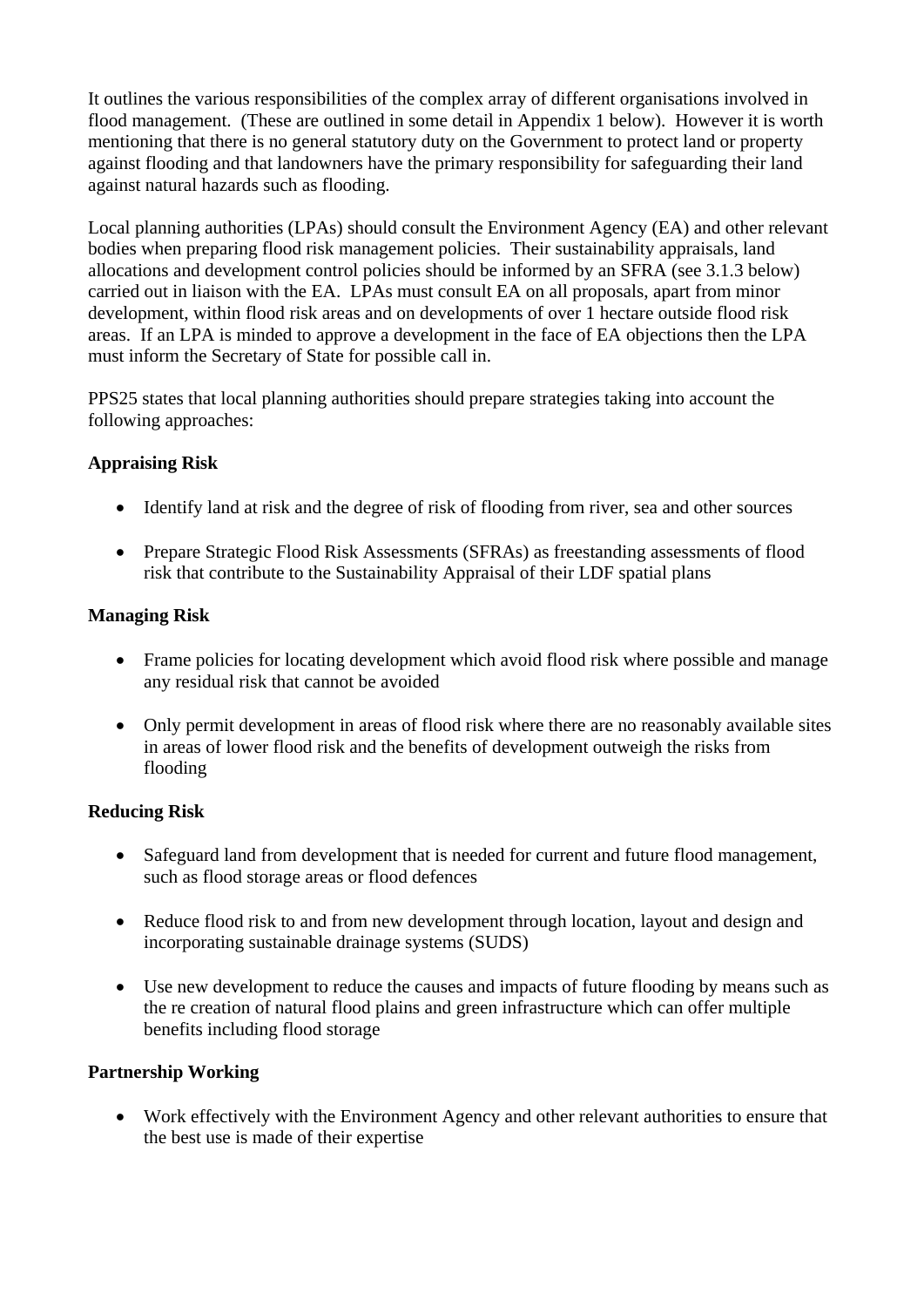• Ensure that spatial planning supports wider flood risk management policies such as River Basin Management Plans and emergency planning.

PPS25s policies have material consideration force in deciding planning applications and may supersede existing plan policies.

It recommends that a "risk based approach" to flooding be applied to all levels of planning. This approach considers firstly that policies should avoid increasing the "sources" or causes of flooding, for instance by minimising run off from new development thus not causing increases in downstream flood risk. Secondly policies should manage the "pathways" of water movement and consider the effect that development will have on them and their ability to move and store flood waters. This could involve flood defence works and the location of multi functional green infrastructure that can combine leisure space with flood storage. Lastly policies should aim to reduce the consequences of flooding on the "receptors" of flooding, such as people, property and habitats, by avoiding locating them in inappropriate areas of flood risk.

To do this a picture needs to be built up of the local flood risk in a locality. PPS25 states that this should be done at a local authority level (either by individual authorities or several contiguous ones in partnership) through preparing a Strategic Flood Risk Assessment (SFRA), which is described in detail in the PPS25 Practice Guide. There are also Regional Flood Risk Assessments (RFRAs) which consider flooding at larger spatial scales and are the responsibility of regional bodies. These are applied to regionally significant developments.

The SFRA enables proposed development to be passed through a set of sequential tests to judge its vulnerability to flood risk and guide development into the most risk free locations. The SFRAs also should influence LDF land allocations.

## **3.1.1 The Sequential Test**

Briefly the Sequential Test (ST) uses Environment Agency Flood Maps as a base. These maps divide areas into three Flood Zones (Zone 3 is highest risk, Zone 2 of medium risk and Zone 1 all other land). The risks refer to river or sea flooding and ignore all existing flood defences. The information developed through the SFRAs also feed into this process, as they incorporate forward projections of future climate change. (The Flood Zones and the ST are described in detail in Appendix 2 below.)

The various Zones have flood risk probabilities attached to them. The ST then suggests appropriate development within these zones. Within Zone 1 all uses of land are deemed appropriate, with increasing restriction through Zones 2 and 3, with only the most water compatible, and essential infrastructure that could not be placed elsewhere, reserved for this Zone.

The overall aim is to steer new development to Zone 1, if no sites are available in this Zone then consider, taking into account the increased flood risk of this Zone and the vulnerability of the particular kind of development, a location in Zone 2. Only when there are no reasonably available sites in either Zones 1 or 2 should Zone 3 be considered

Attached to the ST is an "Exception Test" which should only be applied to areas containing large amounts of land in higher risk flood zones and where the ST cannot supply enough acceptable sites for necessary development.

This test allows some forms of development which have failed an ST to be passed provided they: provide wider sustainability benefits that outweigh the flood risk; be on developable previously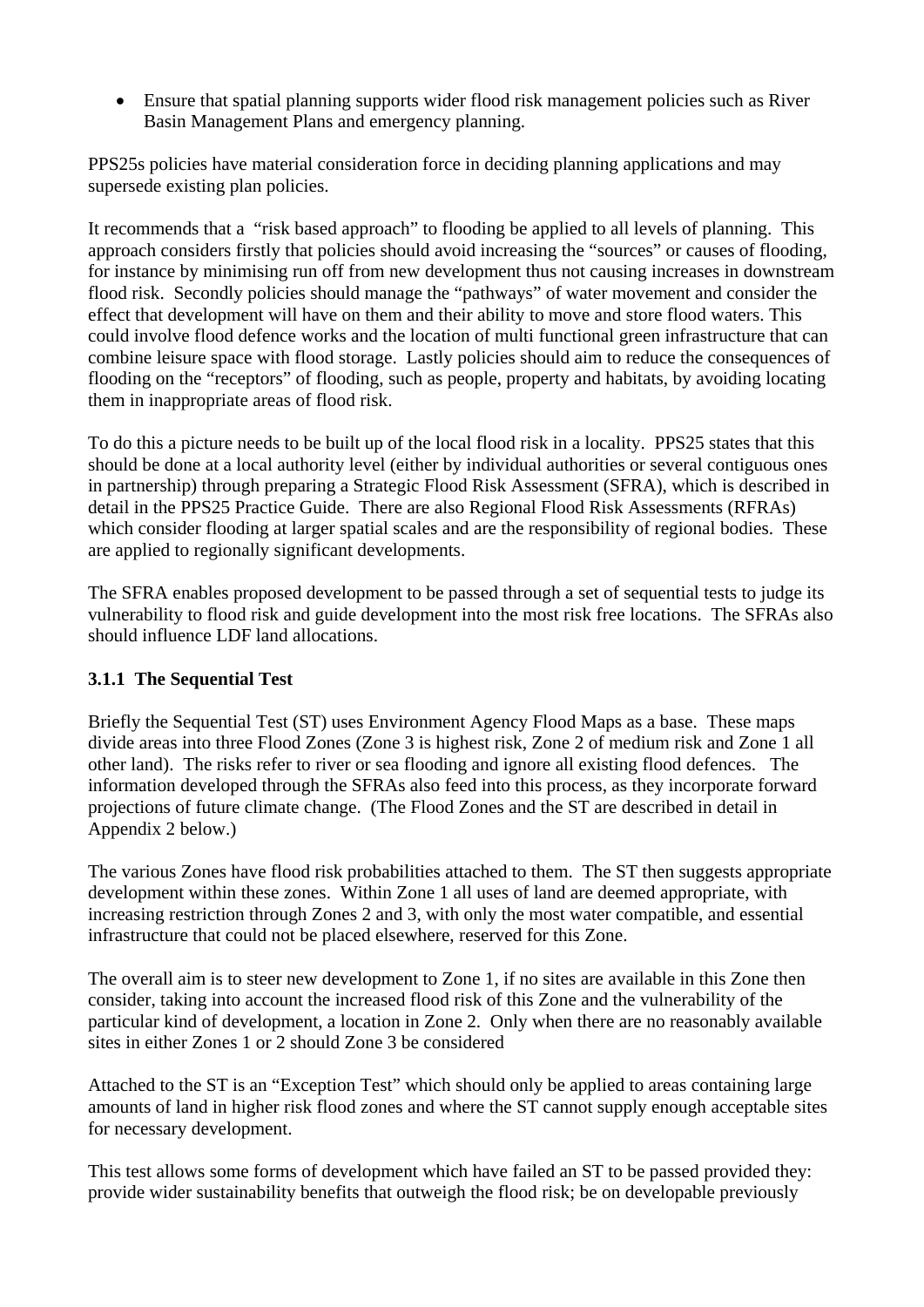developed land and only not so if there is no reasonable previously developable land available and a more detailed site specific flood risk assessment prepared by the developer (a Flood Risk Assessment or FRA (see 3.1.5 below) must demonstrate that such a development will be safe without increasing flood risk elsewhere. (see Exception Test in Appendix 2)

PPS25 describes a variety of flood risk assessment documents each of which operate at different spatial scales. At the regional level there is a Regional Flood Risk Appraisal (RFRA), in terms of Ribble Valley this is the responsibility of the North West Regional Assembly in conjunction with the Environment Agency (EA). At local planning authority (LPA) level and in more detail the relevant document is the Strategic Flood Risk Assessment (SFRA) prepared by the local authority and advised principally by the EA. Finally at a site specific level is the Flood Risk Assessment. These should be submitted with a planning application by the developer in consultation with the LPA.

## **3.1.2 Regional Flood Risk Appraisal (RFRA)**

Within PPS25 RFRAs are prepared by regional planning bodies (in Ribble Valley's case this is the North West Regional Assembly) in conjunction with the Environment Agency (EA). They show the broad spatial distribution of flood risk, suggested policies for flood risk to be incorporated in the Regional Spatial Strategies (RSS) and suitable locational guidance criteria for flood risk management in high risk areas, including the consideration of regionally significant uses. They also highlight issues that LPAs will need to take account of in their SFRAs (see 3.1.3 below). The RFRAs are informed by the existing EA Flood Maps and other EA plans such as Catchment Flood Management Plans and River Basin Management Plans (both mentioned below). The current RFRA for the North West is due for publication at the same time as the Regional Spatial Strategy.

## **3.1.3 Strategic Flood Risk Assessment (SFRA**)

PPS25 tasks LPAs with producing Strategic Flood Risk Assessments (SFRAs) for their areas, in consultation with the Environment Agency and others, such as local authority emergency response functions and relevant drainage bodies (in Ribble Valley's case this is United Utilities).

The SFRA will be initially used to refine information on the various parts of the area that are at risk from various kinds of flooding, such as river floods, or surface water flooding and also build in the predicted future impacts of climate change. The SFRA can then be used to inform policy options for future flood risk management and inform the Sustainability Appraisal of various Local Development Framework (LDF) documents. It will be the basis against which the Sequential and Exception Tests (see 3.1.1 and Appendix 2) of proposed planning applications and development plan land allocations will be made.

PPS25 recommends a staged approach to SFRAs; in areas where flooding is not a major issue and where development pressures are low, a less detailed Level 1 SFRA may be appropriate. Where this shows that land outside the flood risk areas cannot cope with the anticipated level of development a more detailed Level 2 SFRA may be required. In either case there should be sufficient detail to allow a Sequential Test of all possible development sites. The SFRA should be completed in parallel with the development of options for the allocation of land for development. For housing this should be done through the Strategic Housing Land Availability Assessment (SHLAA).

It is anticipated, after preliminary discussions with the Environment Agency, that we will prepare a scoping study on local flood risk that will lead to a Level 1 SFRA.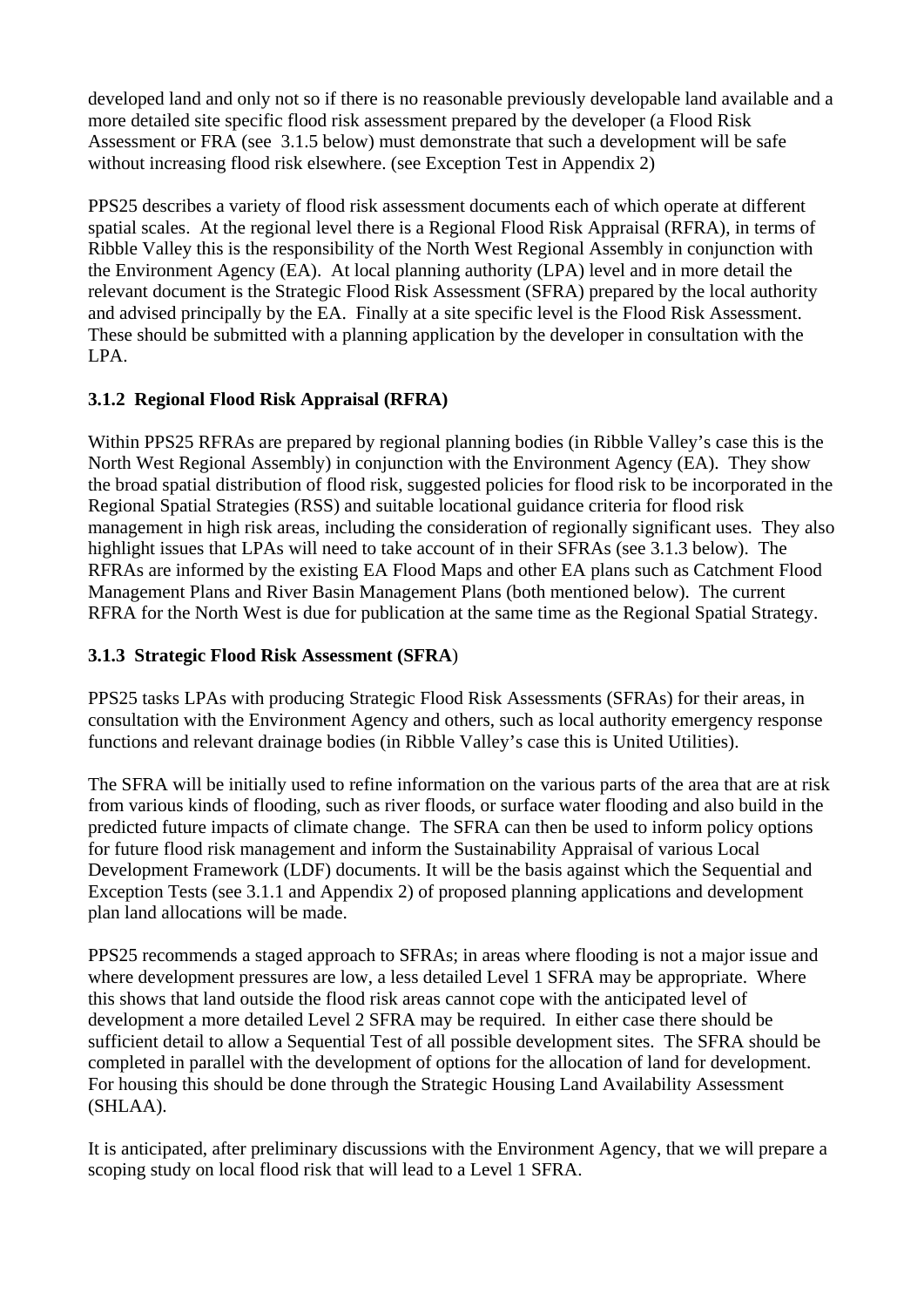The key outputs of a Level 1 SFRA are:

- Plans showing the LPA boundary, main rivers, ordinary watercourses and flood zones and all previously allocated development land and possibly sites to be considered for future development
- An assessment of the implications of climate change for flood risk at allocated development sites over an appropriate time period. Currently the EA Flood Maps do not take climate change into account. PPS25 Guidance suggests (3.83) that climate change factors may best be defined at a regional level, presumably through the RFRA. And also in Annex B of PPS25 itself. This climate change factoring will also be relevant to FRAs (see 3.1.5 below)
- Areas at risk from non river flooding such as surface water and groundwater flooding
- Flood risk management measures, including the standard and location of infrastructure and the coverage of flood warning systems
- Locations where development may increase flood risk elsewhere
- Guidance on the preparation of FRAs for allocated development sites
- Guidance on the applicability of sustainable urban drainage systems (SUDS) at key development sites

Where a Level 1 SFRA demonstrates that land in Flood Zone 1 (land at the least risk of flooding) cannot accommodate the anticipated level of development then further work and data collection will be needed to complete a Level 2 SFRA

## **3.1.4 SFRAs and Surface Water Flooding**

Surface water flooding develops quickly and is difficult to predict. It is the result of natural and man-made drainage systems being temporarily overwhelmed with a volume of rainfall. Most of the major flooding in 2007 was due to surface water flooding and climate change predictions indicate that this kind of flooding is likely to become an increasing problem. The SFRA should, among other things, identify surface water drainage issues and recommend relevant management measures. This should inform land allocations, Sustainability Appraisal of development plan documents and development control policies along with all other aspects of the SFRA.

Surface water management is a developing area of flood risk management. If a new development cannot be located away from a surface water flood risk area then sustainable drainage systems (SUDS), such as permeable pavements, will be needed to control the water at source and prevent excessive runoff. PPS25 requires local planning authorities to promote SUDS techniques and encourage the use of SUDS in their local development documents.

SFRAs should provide baseline information on where flooding from surface water and run off is a problem now and may be in the future. They should identify any areas with critical drainage issues, in which case a Surface Water Management Plan may need to be commissioned.

The SFRA will go beyond the river flood information currently included on EA Flood Maps held by the LPA and which are currently used to assess flood vulnerability of sites. The SFRAs will also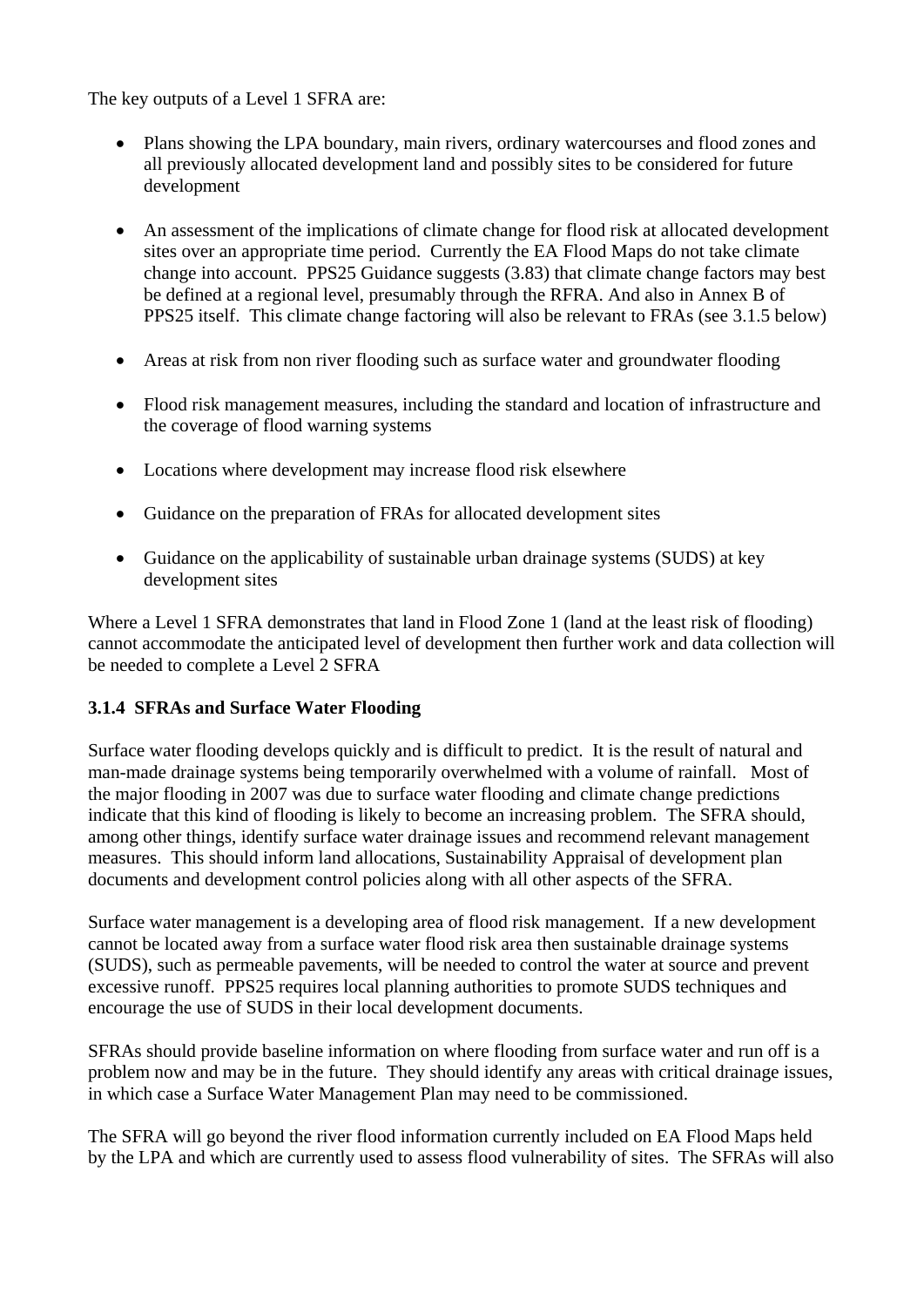be used in conjunction with wider River Basin Management Plans (see 4.3 below) being produced by the Environment Agency and due for completion in 2009.

## **3.1.5 Flood Risk Assessments (FRA**)

FRAs are site-specific flood risk assessments to be prepared by the developer as part of planning applications for sites in areas of flood risk and should make clear all the flood risks associates with a development. Their preparation should be indicated within LDF policies. If a proposed development is identified in a Local Development Document (LDD) which has been supported by an SFRA it will already have been through the sequential flood test process and the developer can rely on the results of that testing, if the development type accords with the LDD.

If the development is not in accordance with the LDD or the sequential and exception tests have not been applied to the LDD and the site is in a flood risk area then the developer will need to produce an FRA.

PPS25 also contains advice on how to manage flood risk through the design of development where there are no suitable alternative options including site layout including, directing the most flood vulnerable elements towards those areas of the site at least risk and using lower lying land as a multi purpose flood storage and green amenity space. Other design elements include raised floor levels, ground floor flood compatible uses such as car parking, with residential elements at first floor level and individual flood gates across doorways and air brick covers.

## **4. REGIONAL and SUB REGIONAL PLANNING POLICY and OTHER STRATEGIES**

## **4.1 Regional Spatial Strategy – The North West Plan (RSS) (2008)**

The RSS deals with flood issues within Policies EM5 "Integrated Water Management" and EM6 "Managing the North West's Coastline" , the latter dealing with coastal flooding, of less relevance to Ribble Valley.

EM5 maintains that plans and strategies should have regard to the following:

- EU Water Framework Directive which directs the production of River Basin Management Plans
- Water Company Asset Management Plans
- Regional Flood Risk Appraisal (RFRA)

It emphasises that Local Planning Authorities (LPAs) should manage flood risk by working with Water Companies (in Ribble Valley this is United Utilities) and the Environment Agency when planning the location and phasing of new development. This development should be located where there is spare capacity within the existing water supply and wastewater treatment, sewer and strategic surface water mains networks. Where this is not possible then new infrastructure must be provided without environmental harm.

It goes on to state that LPA land allocations should comply with the PPS25 Sequential Test (see PPS25 3.1 above and Appendix 2) and allows departures from this only in the exceptional cases as described within PPS25. It also states that for those exceptional developments which must be placed within high flood risk areas that there be sufficient flood mitigation measures in place. It goes on to emphasise that all new development should incorporate sustainable drainage systems and water conservation and efficiency measures and encourages that these be retrofitted within existing developments.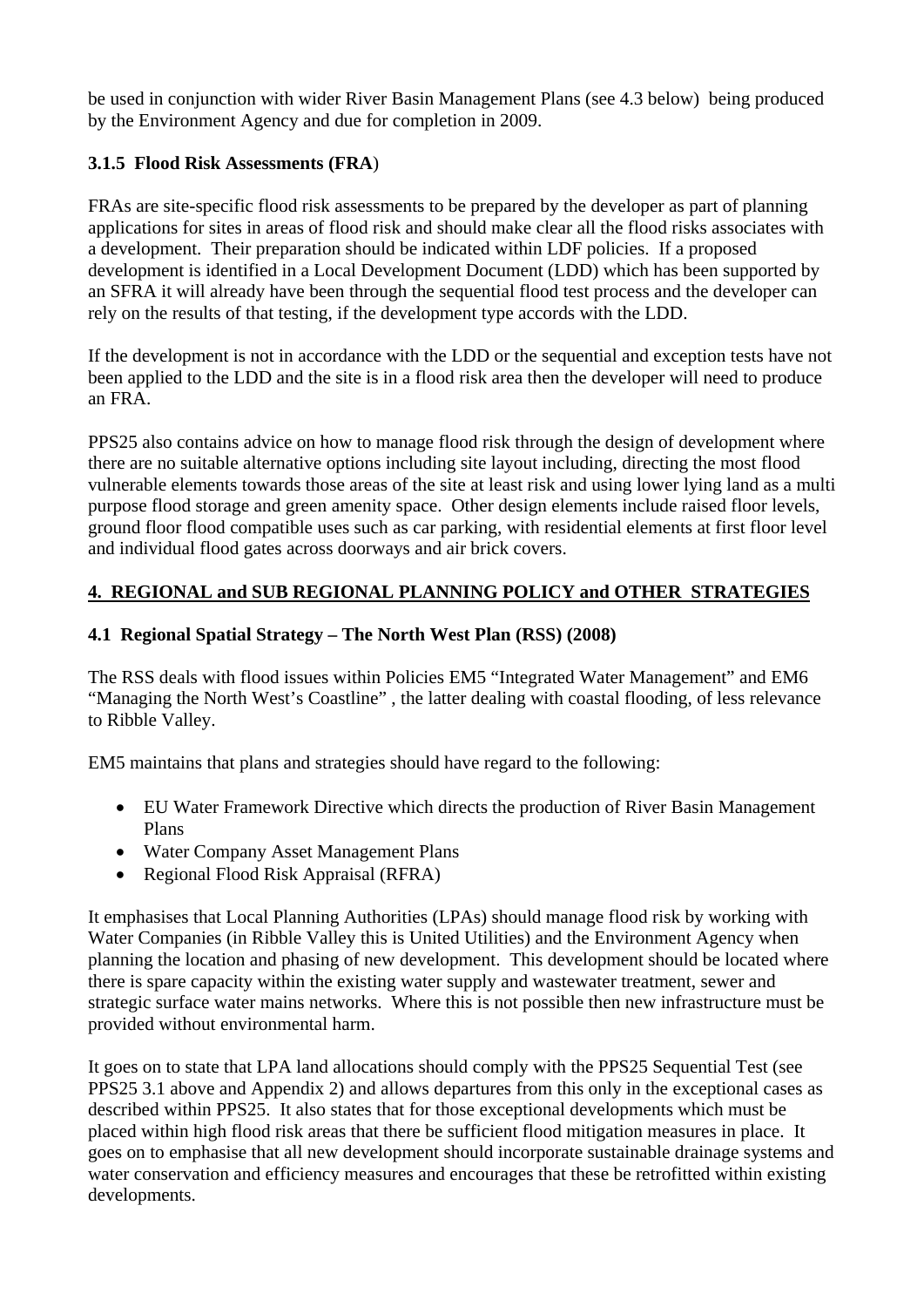It also underlines the need for sub regional or District level Strategic Flood Risk Assessments (SFRAs) to be produced, guided by the Regional Flood Risk Appraisal (RFRA).

## **4.2 Regional Flood Risk Appraisal (RFRA) – Environment Agency**

As mentioned above in PPS25 (within section 3.1.2) RFRAs lay out the regional flood risk situation and the North West RFRA will be published at the same time as the Regional Spatial Strategy.

## **4.3 River Basin Management Plans- Environment Agency**

Produced as a part of the EU Water Framework Directive they set out in general terms how the water environment will be managed and give a structure to future decision making. They contain a summary of a basin's characteristics, including any significant pressures and impacts on water bodies and an economic analysis of water use. They establish a strategic plan for the long term management of a basin; set out objectives for the water bodies within it, including water quality measures, and sets out broad measures to achieve these. It also acts as a reporting mechanism for EU scrutiny.

The Environment Agency is charged with producing them in consultation with liaison panels and the plans are reviewed every six years. The Ribble Valley and its rivers are a part of the North West River Basin District. The draft plan for this Basin will go out to consultation in December 2008 with the final plan due in late 2009.

## **4.4 Ribble Catchment Flood Management Plan (draft) - Environment Agency 2008**

The Ribble Catchment Flood Management Plan (CFMP) is a high level strategic plan produced by the Environment Agency (EA) in partnership with local authorities and other bodies. It contains policies to manage flood risk in the whole River Ribble catchment, which includes a significant part of the Borough, over the next 50 to 100 years. It includes an Action Plan laying out how its policies can be achieved. These policies take into account the likely future impact of changes in climate and the effects of land management. The CFMP does not aim to identify specific measures to manage flood risk, as these will be progressed through more detailed studies. It has an initial 6 year implementation period. It is described in more detail in Appendix 3 below.

The CFMP acknowledges that climate change is likely to lead to bigger and more frequent floods and goes on to state that flooding cannot be completely eliminated but can be managed to minimise risk. It goes on to establish, for particular parts of the catchment, whether action should be taken by EA and others to increase, decrease or maintain the current level of flood risk.

In more detail it brings together a variety of data including topographical, land use, hydrology, historical flood information and current flood risk management information to try to predict likely future changes. It then goes on to develop a set of future scenarios based on these likely changes which describe the likely future flood risks facing the area. Having done this the Plan then develops a set of generic policy options, each evaluated against a set of environmental, social and economic objectives.

It then assigns a "Preferred Policy" from this set to each particular geographic sub area (or Policy Unit) of the catchment and goes on to describe in its Action Plan how this policy will be delivered through actions by relevant partner organisations. The CFMP will inform the production of Strategic Flood Risk Assessments.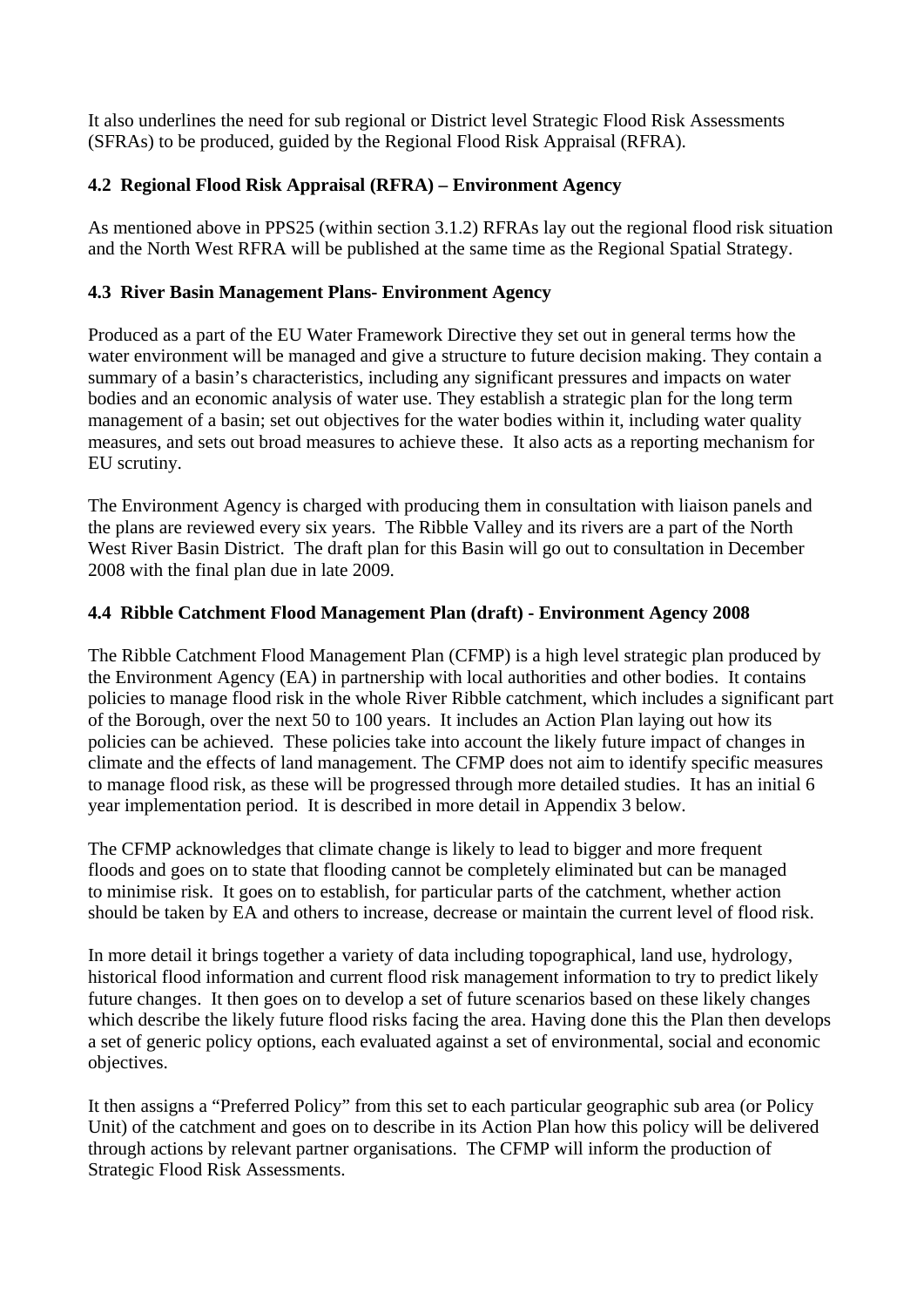Those Policy Unit areas lying within Ribble Valley and their chosen Preferred Policy options are outlined below together with any actions that involve the local planning authority.

## **Upper Ribble and Hodder Unit Policy Action**

Promote flood resilience measures to those properties that are at risk of flooding, where flood defences are not economically viable. This should build on the experience of pilot schemes in the region which have provided the installation of flood proof doors, hard flooring and elevated power points to enable residents to recover more quickly from flood events. These actions are given a Medium Priority to the achievement of the policy aim. These measures would be implemented as part of the Building Control function.

## **Bowland Fell**

No intervention but action to increase flooding to deliver habitat improvement and a reduction in overall flood risk

## **Clitheroe Policy Unit Actions**

Action 1

Emphasises the need for a SFRA to help minimise flood risk to future development in the town from all sources. Exceptionally, where development is at risk, appropriate flood mitigation measures will be implemented and residual risks fully considered by . This action is given a High priority as essential to the delivery of the policy aim.

## Action 2

Also given a High Priority is the need to promote the application of rigorous planning control for any new development on floodplains in and around Clitheroe using the principles in PPS25 and encourage the implementation of Sustainable Drainage Systems (SUDS). These considerations are already incorporated into the Local Planning Authority Development Control system.

## **Calder and Lower Ribble Policy Areas**

Action to be taken to stop flood risk increasing

## **5. LOCAL PLANNING POLICY and OTHER FLOOD RELATED BODIES**

## **5.1 Ribble Valley Districtwide Local Plan (1998)**

There are no specifically flood related policies within this plan as the issue is covered sufficiently by national policy. The proposals map of this plan identifies areas at risk from flooding, however these are based on dated information for today's needs.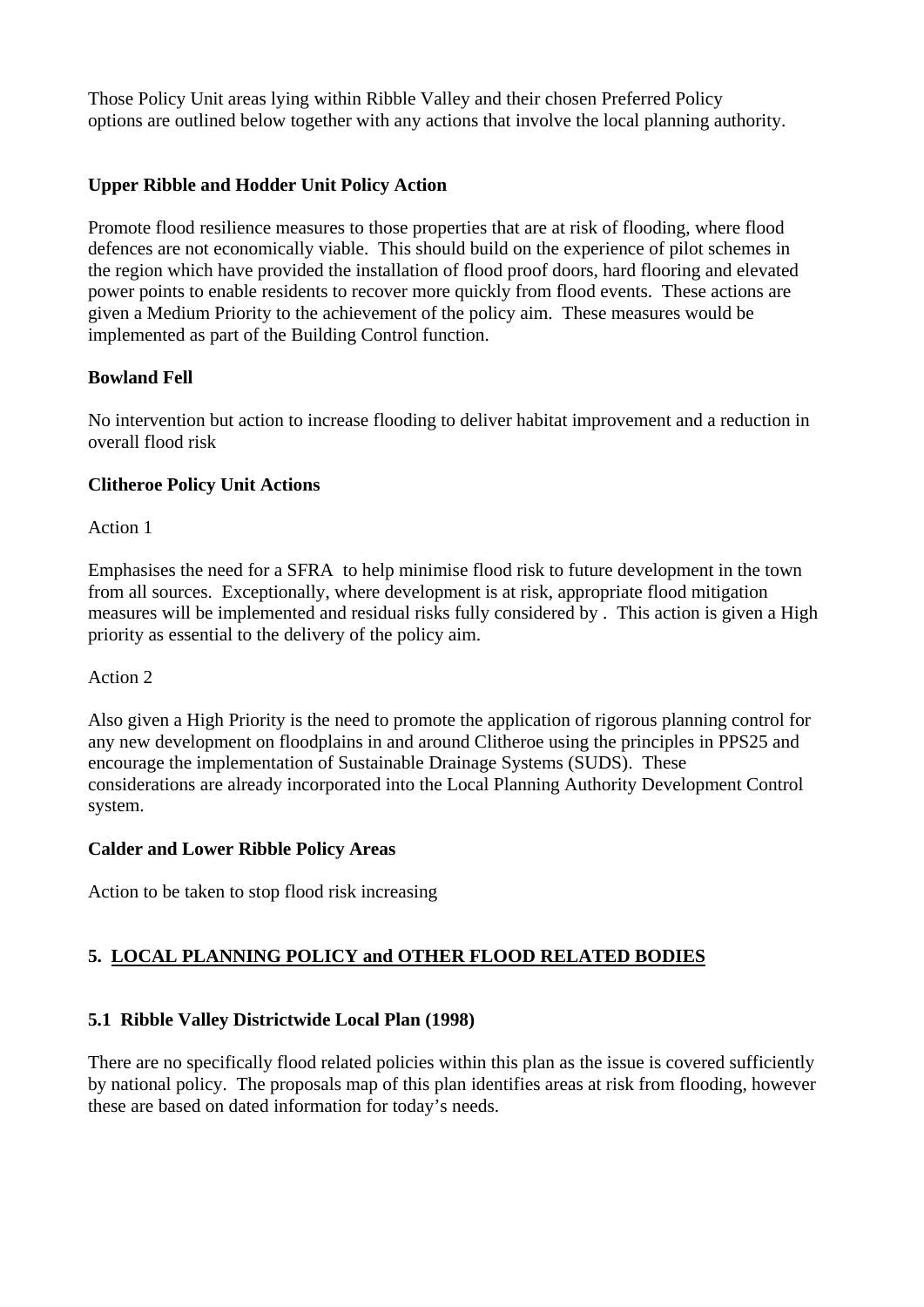## **5.2 Highway Drainage and Flooding – Lancashire County Council**

As mentioned in Appendix 1 below drainage from and under roadways and highways can be a potential source of flooding. Responsibility for public highway drainage within the Borough lies with Lancashire County Council (LCC) as the highway authority. There are no roads within Ribble Valley area that fall within the responsibility of the Highways Agency, which is responsible for major routes. A detailed description of the County Council's responsibilities is available in Appendix 4 below.

In general LCC aims to clear surface water from carriageways, footpaths and cycleways in order to prevent flooding and to prevent the unauthorised discharge of water from private land or unadopted highways onto a road where it would pose a danger or cause damage. It also has a duty to prevent the unauthorised runoff of highway surface water onto residential or commercial property or highway runoff flooding private land.

## **5.3 Surface Water and Sewer Flooding – United Utlilties**

United Utilities (UU) is responsible for all public sewers within the Borough, which take both rainfall running off from buildings and land through none highway related drains and also other types of foul sewage to treatment works prior to being cleaned and then returned to the environment. Currently once planning permission is given the sewerage undertaker has a statutory duty to allow connection to the water mains and public sewer. As mentioned above the Government is currently reviewing whether to change the automatic right of a permitted development to connect to the public sewers. Sewer undertakers are not statutory consultees of planning applications. UU maintain an internal Flood Register of properties with historic flooding problems.

UU support the principle of SFRA's and their role in the planning process but at present it is unable to release detailed data on potential flooding from the public sewerage system. UU will at present release only very limited information based on 4 digit postcode based lists of properties that have flooded in the past as a result of hydraulic inadequacy of the sewer network and that were reported to UU but have not yet been resolved. This current information may only be of limited use in the SFRA process.

## **5.4 Reservoir Flooding – United Utilities**

UU is also responsible for the Stocks Reservoir site within the Borough and maintains a Flood Inundation Plan for the site. It can advise on whether proposed development sites fall within an inundation zone.

## **5.5 Private Sewers**

There are a number of private sewers in the area of which there is limited knowledge. Where private sewers cause flooding of a public highway then Highway Authorities have a right to deal with the problem. However there does not appear to be a comprehensive database of any flooding risks, nor does there appear to be any organisation charged with compiling one. As mentioned above the Government is currently reviewing whether to take all private sewers into public control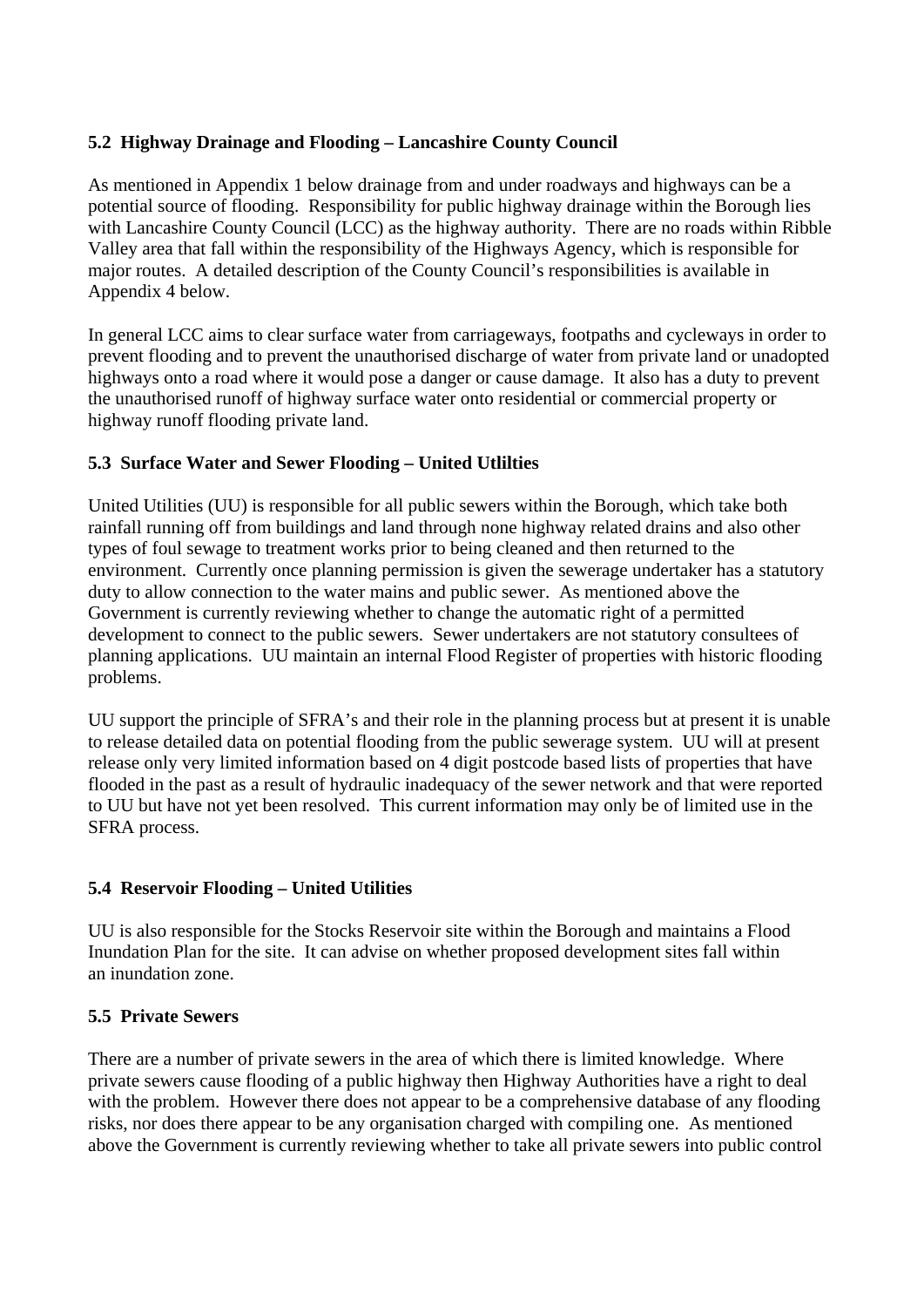## **Relevant Bodies and Their Roles**

#### **1. DEFRA**

DEFRA has overall policy responsibility for flood and coastal erosion in England. It funds the Environment Agency and grant aids other bodies in improvement works. Funding is apportioned through a strict set of criteria. DEFRA does not build defences nor direct authorities on specific projects. It is developing a new strategy for flood and coastal erosion risk management for the next 20 years called "Making Space for Water".

It aims to reduce flood risk by:

Discouraging inappropriate development in areas at risk from flooding Encouraging adequate and cost effective warning systems Encouraging adequate technically, environmentally and economically sound and sustainable flood defence measures

## **2. DCLG**

Is responsible for spatial planning including design and flood resilience through its Building Control function

### **3. Environment Agency (EA)**

A non departmental body under DEFRA it performs the lead role in providing flood risk management, with statutory responsibility for flood management and defence and advises the planning system on flooding issues. At a strategic level it provides relevant planning authorities with advice on the preparation of RFRAs and SFRAs and is a statutory consultee on local planning policy documents and planning applications, strategic environmental assessments and environmental impact assessments. It also advises on FRA's.

It also has duties to provide flood warnings and to exercise a general supervision over all matters relating to flood edefence, including ordinary watercourses. Its current five year strategy for flood management shows how it will work with other bodies and how it will use the increased government funding.

The EA's flood defence functions are carried out through Regional Flood defence Committees and to carry out its functions the EA has these powers:

Maintain or improve Main Rivers Maintain or improve sea and tidal defences Install and operate flood warning equipment Control actions of riparian owners and occupiers which may interfere with drainage Supervise internal drainage boards

#### **4. Local Authorities**

Have permissive powers to carry out works on ordinary watercourses for certain purposes and often have their own regulations and byelaws affecting what can and cannot be done. They can control the culverting of watercourses. During a flood they are the emergency body supplying aid to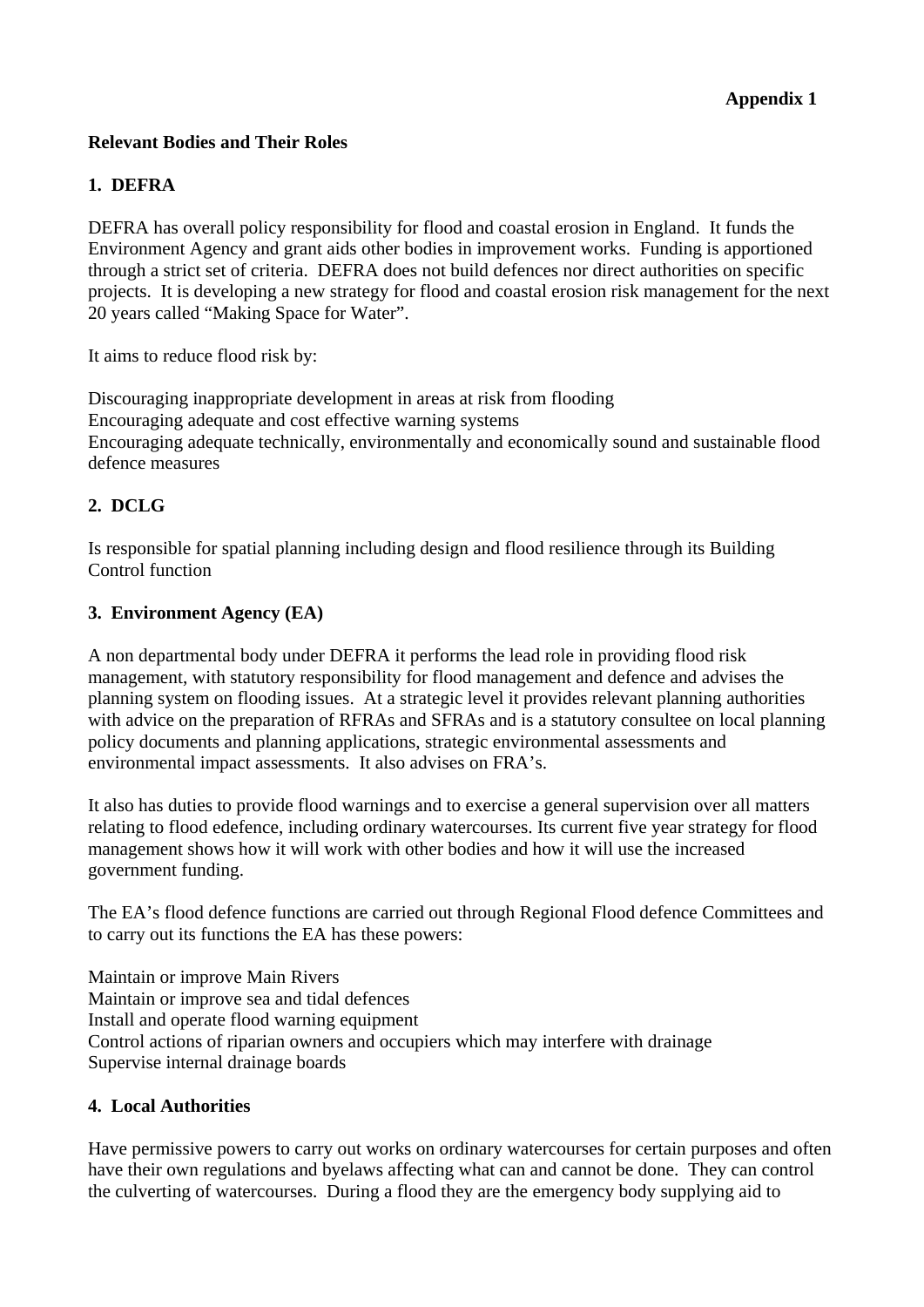householders. Works on any watercourse may require planning permission from the local authority as well as consent from the EA.

## **5. Highways Authorities**

Local highways authorities (in Ribble Valley this is Lancashire County Council) have responsibility for managing road drainage from local . The Highways Agency is responsible for trunk roads. There are no roads in the area that are the responsibility of the Agency

## **6. Sewerage Undertakers**

Have general responsibility for surface water drainage from development via adopted sewers. In Ribble Valley's case this is United Utilities.

## **7. Reservoir Undertakers**

Certain reservoir undertakers are required to produce emergency contingency plans. The presence of reservoirs should be recognised in RFRAs, and SFRAs and FRAs. United Utilities are responsible for the Stocks Reservoir in Ribble Valley.

## **8. Emergency Services**

Local resilience Forums, which include representatives from EA, local authorities and the emergency services consider flood risks, and emergency services should be consulted in planning policy formulation and applications where emergency evacuation needs are important..

## **9. The Insurance Industry**

Increased flood risk will attract higher insurance costs or even the withdrawal of cover. Those proposing development in high flood risk areas should consult the industry in advance to clarify such matters. The Industry may also make representations about individual applications or general development locations.

**10. Owners** of land near water have:

The right to protect their property from flooding and erosion A responsibility to accept flows through their land A responsibility to maintain the bed and banks of the watercourse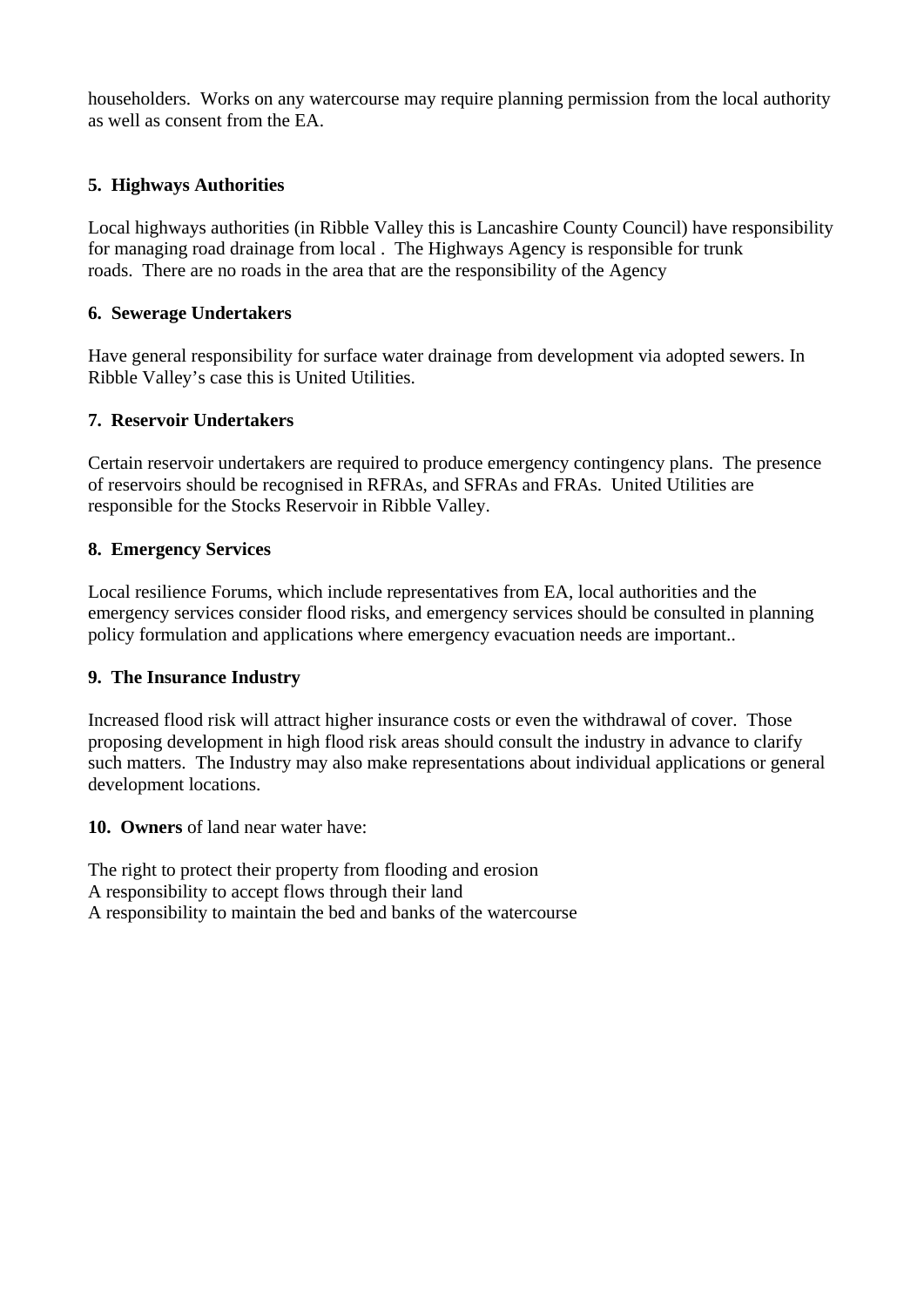## **The Sequential Test and the Exception Test (Source PPS25, DCLG)**

### **The Sequential Test**

D1. The risk-based Sequential Test should be applied at all stages of planning. Its aim is to steer new development to areas at the lowest probability of flooding (Zone 1).

D2. The Flood Zones are the starting point for the sequential approach. Zones 2 and 3 are shown on the Environment Agency Flood Map18 with Flood Zone 1 being all the land falling outside Zones 2 and 3. These Flood Zones refer to the probability of sea and river flooding only, ignoring the presence of existing defences.

D3. Regional Flood Risk Appraisals (RFRAs) (see Annex E) will refer to Environment Agency Flood Maps and will utilise further information such as Strategic Flood Risk Assessments to allow flood risk to be taken into account in a broad regional context (see Annex E para. E4).

D4. Strategic Flood Risk Assessments (SFRAs) (see Annex E) will refine information on the probability of flooding, taking other sources of flooding (see Annex C) and the impacts of climate change into account. The SFRA will provide the basis for applying the Sequential Test, on the basis of the Zones in Table D.1.Where Table D.1 indicates the need to apply the Exception Test, the scope of the SFRA will be widened to consider the impact of the flood risk management infrastructure on the frequency, impact, speed of onset, depth and velocity of flooding within the Flood Zones considering a range of flood risk management maintenance scenarios.Where a SFRA is not available, the Sequential Test will be based on the Environment Agency Flood Zones.

D5. The overall aim of decision-makers should be to steer new development to Flood Zone 1. Where there are no reasonably available sites in Flood Zone 1, decision-makers identifying broad locations for development and infrastructure, allocating land in spatial plans or determining applications for development at any particular location should take into account the flood risk vulnerability of land uses and consider reasonably available sites in Flood Zone 2, applying the Exception Test if required. Only where there are no reasonably available sites in Flood Zones 1 or 2 should decision-makers consider the suitability of sites in Flood Zone 3, taking into account the flood risk vulnerability of land uses and applying the Exception Test if required.

D6. Within each Flood Zone, new development should be directed first to sites at the lowest probability of flooding and the flood vulnerability of the intended use matched to the flood risk of the site, eg higher vulnerability uses located on parts of the site at lowest probability of flooding.

See website for further details on Flood Map. [www.environment](http://www.environment-agency.gov.uk/maps/info/floodmaps/?lang=_e)[agency.gov.uk/maps/info/floodmaps/?lang=\\_e](http://www.environment-agency.gov.uk/maps/info/floodmaps/?lang=_e)

D7. The preparation and review of Regional Spatial Strategies (RSSs) and Local Development Documents (LDDs) should be used to review existing and proposed development in order to allocate land in lower flood risk zones suitable for existing vulnerable uses already in medium and high flood zones, and in doing so, to realise opportunities arising through redevelopment to improve the sustainability of communities.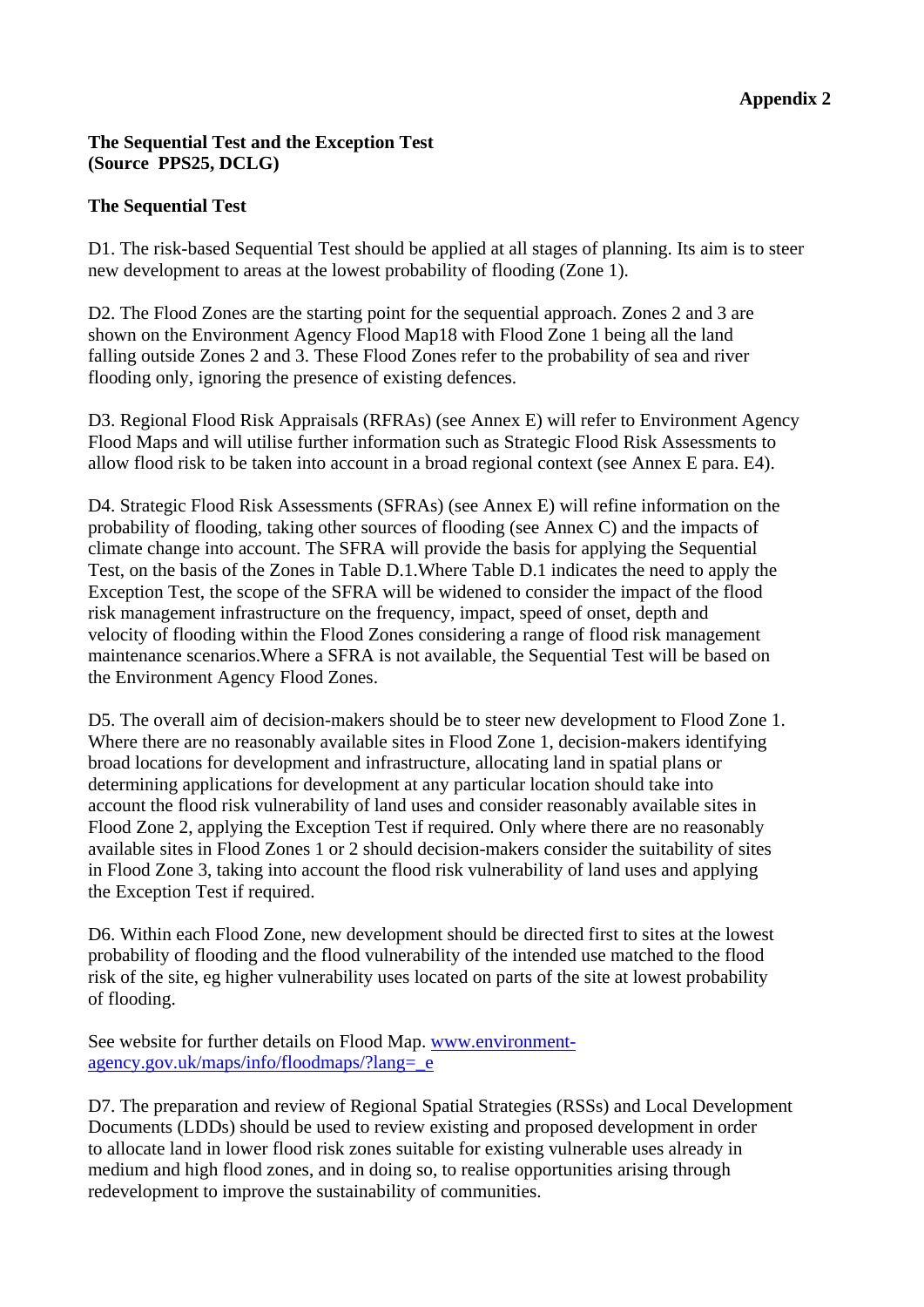D8. When seeking planning permission for individual developments on sites allocated in development plans through the application of the Sequential Test, informed by a SFRA, developers need not apply the Sequential Test, but should apply the sequential approach (see para. 14) to locating development within the site. The plan should specify requirements for Flood Risk Assessment (see Annex E)

## **Table D.1: Flood Zones (Note: These Flood Zones refer to the probability of river and sea flooding, ignoring the presence of defences)**

### **Zone 1 Low Probability**

#### **Definition**

.

This zone comprises land assessed as having a less than 1 in 1000 annual probability of river or sea flooding in any year  $( $0.1\%$ ).$ 

### **Appropriate uses**

All uses of land are appropriate in this zone.

### **FRA requirements**

For development proposals on sites comprising one hectare or above the vulnerability to flooding from other sources as well as from river and sea flooding, and the potential to increase flood risk elsewhere through the addition of hard surfaces and the effect of the new development on surface water run-off, should be incorporated in a FRA. This need only be brief unless the factors above or other local considerations require particular attention. See Annex E for minimum requirements.

#### **Policy aims**

In this zone, developers and local authorities should seek opportunities to reduce the overall level of flood risk in the area and beyond through the layout and form of the development, and the appropriate application of sustainable drainage techniques.

## **Zone 2 Medium Probability**

## **Definition**

This zone comprises land assessed as having between a 1 in 100 and 1 in 1000 annual probability of river flooding  $(1\% - 0.1\%)$  or between a 1 in 200 and 1 in 1000 annual probability of sea flooding  $(0.5\% - 0.1\%)$  in any year.

## **Appropriate uses**

The water-compatible, less vulnerable and more vulnerable uses of land and essential infrastructure in Table D.2 are appropriate in this zone.

Subject to the Sequential Test being applied, the highly vulnerable uses in Table D.2 are only appropriate in this zone if the Exception Test (see para. D.9.) is passed.

## **FRA requirements**

All development proposals in this zone should be accompanied by a FRA. See Annex E for minimum requirements.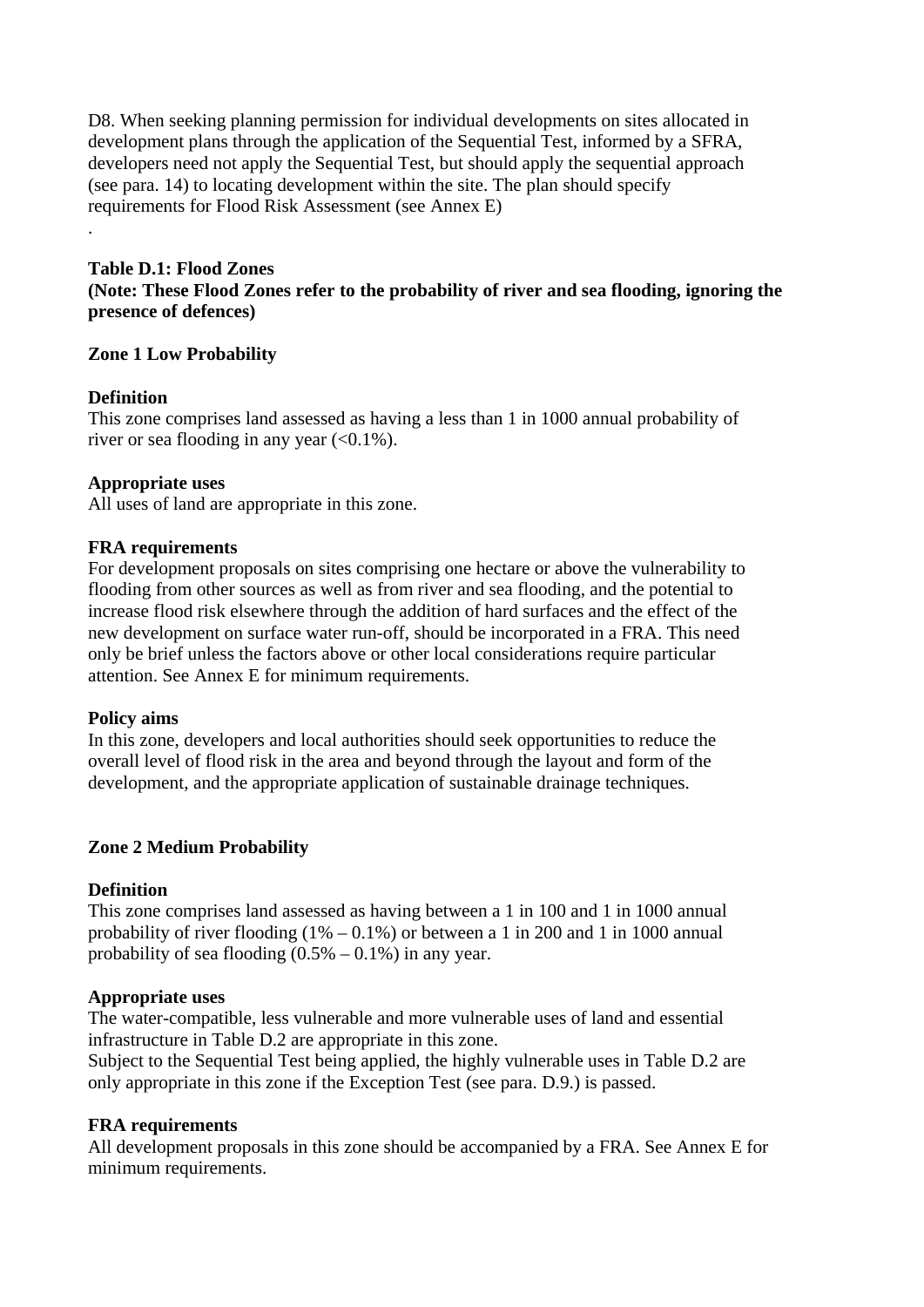### **Policy aims**

In this zone, developers and local authorities should seek opportunities to reduce the overall level of flood risk in the area through the layout and form of the development, and the appropriate application of sustainable drainage techniques.

### **Zone 3a High Probability**

## **Definition**

This zone comprises land assessed as having a 1 in 100 or greater annual probability of river flooding (>1%) or a 1 in 200 or greater annual probability of flooding from the sea  $(>0.5\%)$  in any year.

### **Appropriate uses**

The water-compatible and less vulnerable uses of land in Table D.2 are appropriate in this zone.

The highly vulnerable uses in Table D.2 should not be permitted in this zone. The more vulnerable and essential infrastructure uses in Table D.2 should only be permitted in this zone if the Exception Test (see para. D.9) is passed. Essential infrastructure permitted in this zone should be designed and constructed to remain operational and safe for users in times of flood.

### **FRA requirements**

All development proposals in this zone should be accompanied by a FRA. See Annex E for minimum requirements.

### **Policy aims**

In this zone, developers and local authorities should seek opportunities to: i. reduce the overall level of flood risk in the area through the layout and form of the development and the appropriate application of sustainable drainage techniques; ii. relocate existing development to land in zones with a lower probability of flooding; and

iii. create space for flooding to occur by restoring functional floodplain and flood flow pathways and by identifying, allocating and safeguarding open space for flood storage.

## **Zone 3b The Functional Floodplain**

## **Definition**

This zone comprises land where water has to flow or be stored in times of flood. SFRAs should identify this Flood Zone (land which would flood with an annual probability of 1 in 20 (5%) or greater in any year or is designed to flood in an extreme (0.1%) flood, or at another probability to be agreed between the LPA and the Environment Agency, including water conveyance routes).

#### **Appropriate uses**

Only the water-compatible uses and the essential infrastructure listed in Table D.2 that has to be there should be permitted in this zone. It should be designed and constructed to: – remain operational and safe for users in times of flood;

- result in no net loss of floodplain storage;
- not impede water flows; and
- not increase flood risk elsewhere.

Essential infrastructure in this zone should pass the Exception Test.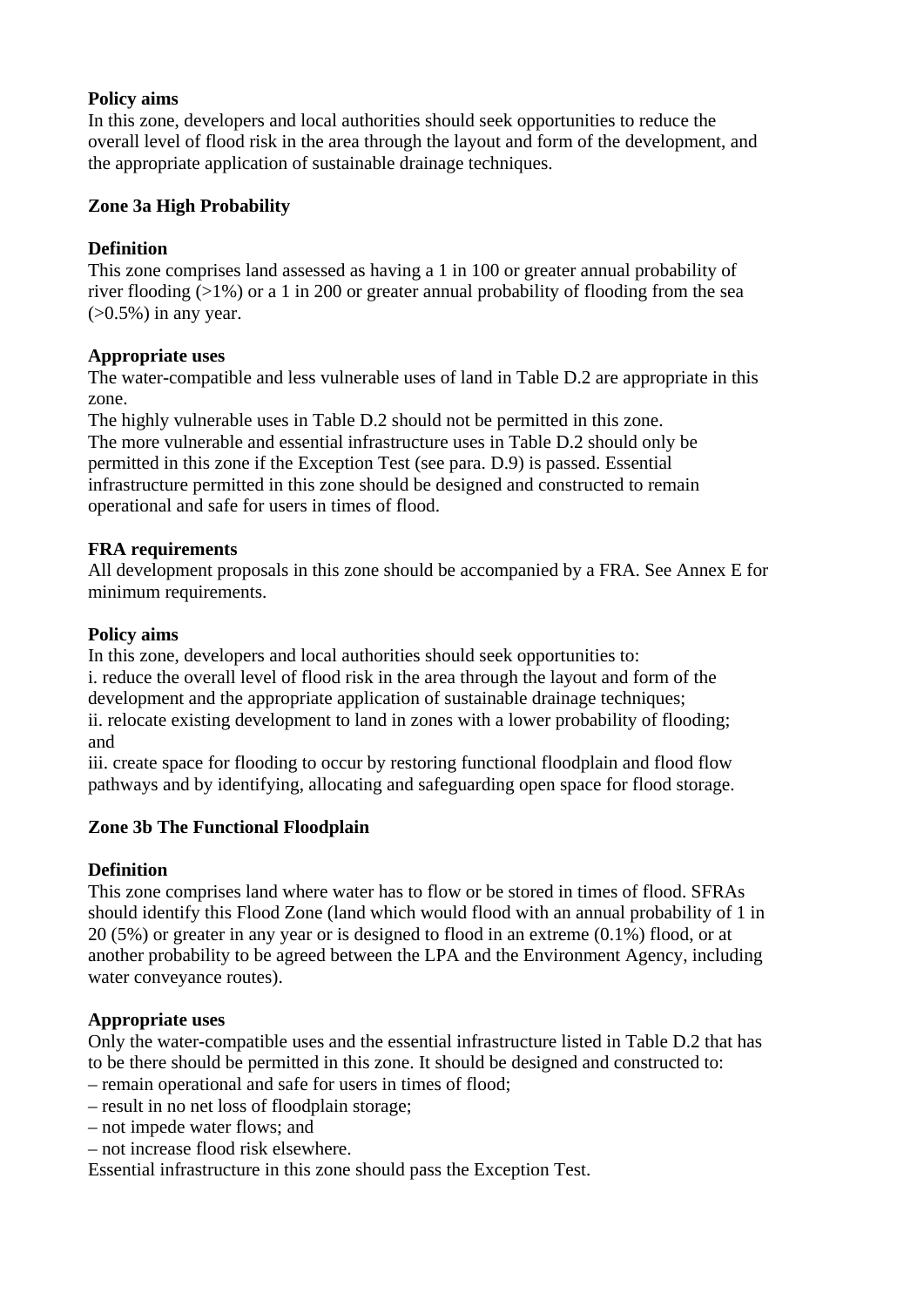#### **FRA requirements**

All development proposals in this zone should be accompanied by a FRA. See Annex E for minimum requirements.

### **Policy aims**

In this zone, developers and local authorities should seek opportunities to: i. reduce the overall level of flood risk in the area through the layout and form of the development and the appropriate application of sustainable drainage techniques; and ii. relocate existing development to land with a lower probability of flooding.

#### **Table D.2: Flood Risk Vulnerability Classification**

|                          | <b>Essential Infrastructure</b> • Essential transport infrastructure (including mass evacuation routes)<br>which has to cross the area at risk, and strategic utility infrastructure,<br>including electricity generating power stations and grid and primary<br>substations.                                                                                                                                                                                                                                                                                                                              |
|--------------------------|------------------------------------------------------------------------------------------------------------------------------------------------------------------------------------------------------------------------------------------------------------------------------------------------------------------------------------------------------------------------------------------------------------------------------------------------------------------------------------------------------------------------------------------------------------------------------------------------------------|
| <b>Highly Vulnerable</b> | • Police stations, Ambulance stations and Fire stations and Command<br>Centres and telecommunications installations required to be operational<br>during flooding.<br>• Emergency dispersal points.<br>• Basement dwellings.<br>• Caravans, mobile homes and park homes intended for permanent<br>residential use.<br>• Installations requiring hazardous substances consent.                                                                                                                                                                                                                              |
| <b>More Vulnerable</b>   | • Hospitals.<br>• Residential institutions such as residential care homes, children's homes,<br>social services homes, prisons and hostels.<br>• Buildings used for: dwelling houses; student halls of residence; drinking<br>establishments; nightclubs; and hotels.<br>• Non-residential uses for health services, nurseries and educational<br>establishments.<br>• Landfill and sites used for waste management facilities forhazardous waste<br>• Sites used for holiday or short-let caravans and camping, subject to a specific<br>warning and evacuation plan.                                     |
| <b>Less Vulnerable</b>   | • Buildings used for: shops; financial, professional and other services;<br>restaurants and cafes; hot food takeaways; offices; general industry; storage<br>and distribution; non-residential institutions not included in 'more vulnerable'<br>; and assembly and leisure.<br>• Land and buildings used for agriculture and forestry.<br>• Waste treatment (except landfill and hazardous waste facilities).<br>• Minerals working and processing (except for sand and gravel working).<br>• Water treatment plants.<br>• Sewage treatment plants (if adequate pollution control measures are in place). |
| Notes:                   |                                                                                                                                                                                                                                                                                                                                                                                                                                                                                                                                                                                                            |

1) This classification is based partly on Defra/Environment Agency research on Flood Risks to People (FD2321/TR2)21 and also on the need of some uses to keep functioning during flooding. 2) Buildings that combine a mixture of uses should be placed into the higher of the relevant classes of flood risk sensitivity. Developments that allow uses to be distributed over the site may fall within several classes of flood risk sensitivity.

3) The impact of a flood on the particular uses identified within this flood risk vulnerability classification will vary within each vulnerability class. Therefore, the flood risk management infrastructure and other risk mitigation measures needed to ensure the development is safe may differ between uses within a particular vulnerability classification.

#### Water-compatible Development • Flood control infrastructure.

- 
- Water transmission infrastructure and pumping stations.
- Sewage transmission infrastructure and pumping stations.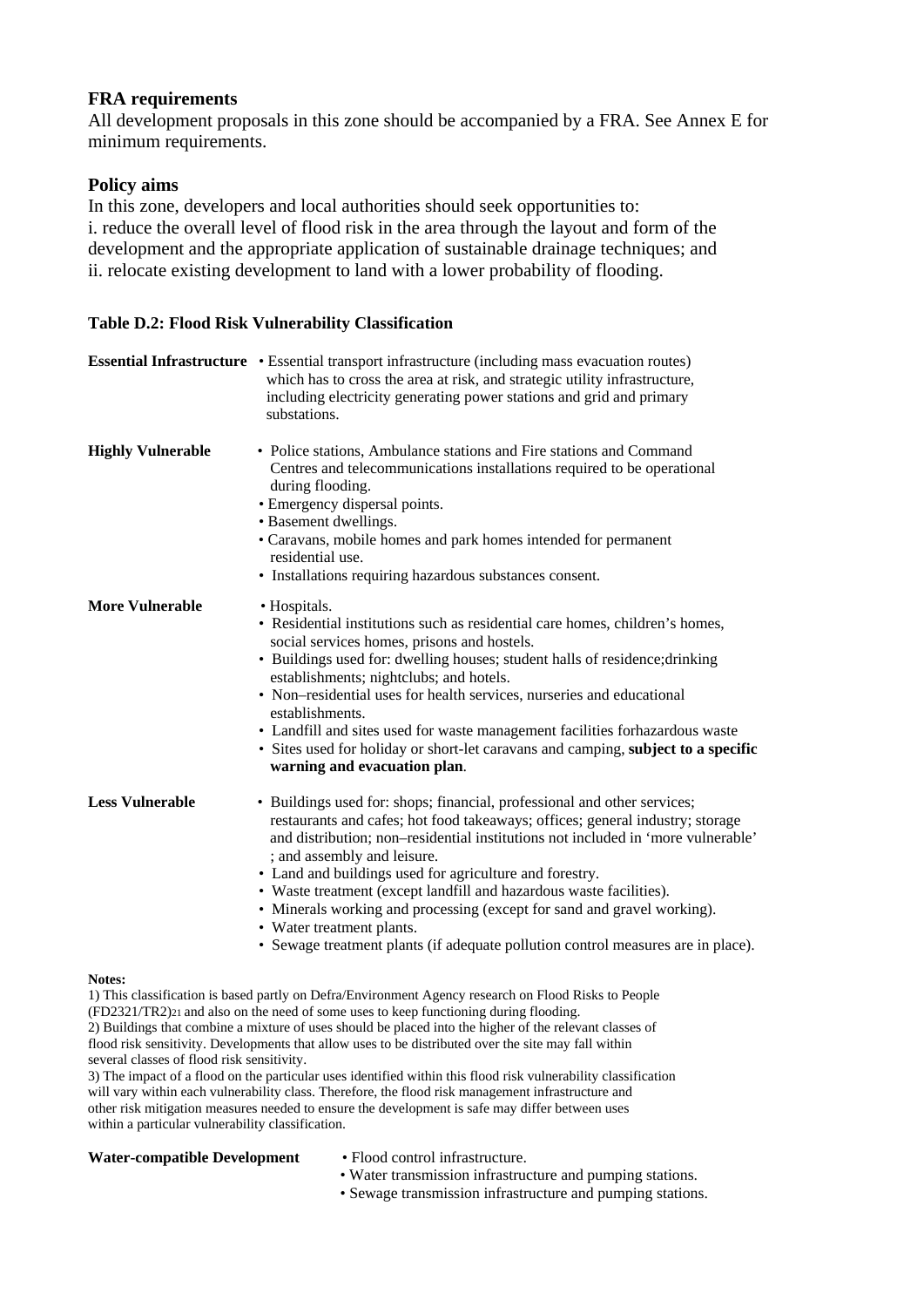- Sand and gravel workings.
- Docks, marinas and wharves.
- Navigation facilities.
- MOD defence installations.
- Ship building, repairing and dismantling, dockside fish processing and refrigeration and compatible activities requiring a waterside location.
- Water-based recreation (excluding sleeping accommodation).
- Lifeguard and coastguard stations.
- Amenity open space, nature conservation and biodiversity, outdoor sports and recreation and essential facilities such as changing rooms.
- Essential ancillary sleeping or residential accommodation for staff required by uses in this category, **subject to a specific warning and evacuation plan**.

#### **Table D.322: Flood Risk Vulnerability and Flood Zone 'Compatibility'**

| <b>Flood Risk</b><br><b>Vulnerability</b><br><b>Classification</b><br>(see Table D2) | <b>Essential</b><br><b>Infrastructure</b> | Water<br>Compatible        | <b>Highly</b><br><b>Vulnerable</b>        | More Vulnerable                           | <b>Less Vulnerable</b>                    |
|--------------------------------------------------------------------------------------|-------------------------------------------|----------------------------|-------------------------------------------|-------------------------------------------|-------------------------------------------|
| <b>Flood Zone 1</b>                                                                  | Development<br>appropriate                | Development<br>appropriate | Development<br>appropriate                | Development<br>appropriate                | Development<br>appropriate                |
| Flood Zone 2                                                                         | Development<br>appropriate                | Development<br>appropriate | <b>Exception</b> test<br>required         | Development<br>appropriate                | Development<br>appropriate                |
| <b>Flood Zone 3A</b>                                                                 | Exception test<br>required                | Development<br>appropriate | Development<br>should not be<br>permitted | Exception test<br>required                | Development<br>appropriate                |
| Flood Zone 3B                                                                        | Exception test<br>required                | Development<br>appropriate | Development<br>should not be<br>permitted | Development<br>should not be<br>permitted | Development<br>should not be<br>permitted |

22 This table does not show: the application of the Sequential Test which guides development to FZ1 first, then FZ2, and then FZ3; FRA requirements; or the policy aims for each Flood Zone.

23 Developable sites are defined in Planning Policy Statement 3 (PPS3) *Housing* as those sites which should be in a suitable location for housing development and there should be a reasonable prospect that the site is available for, and could be developed at the point envisaged.

24 Previously-developed land definition (commonly known as Brownfield Land). See Annex B of Planning Policy Statement 3 *Housing*.

#### **The Exception Test**

D9. For the Exception Test to be passed:

a) it must be demonstrated that the development provides wider sustainability benefits to the community that outweigh flood risk, informed by a SFRA where one has been prepared. If the DPD has reached the 'submission' stage – see Figure 4 of PPS12: *Local Development Frameworks* – the benefits of the development should contribute to the Core Strategy's Sustainability Appraisal;

b) the development should be on developable23 previously-developed land or, if it is not on previously developed land24, that there are no reasonable alternative sites on developable previously-developed land; and

c) a FRA must demonstrate that the development will be safe, without increasing flood risk elsewhere, and, where possible, will reduce flood risk overall.

D10. The Exception Test should be applied by decision-makers only after the Sequential Test has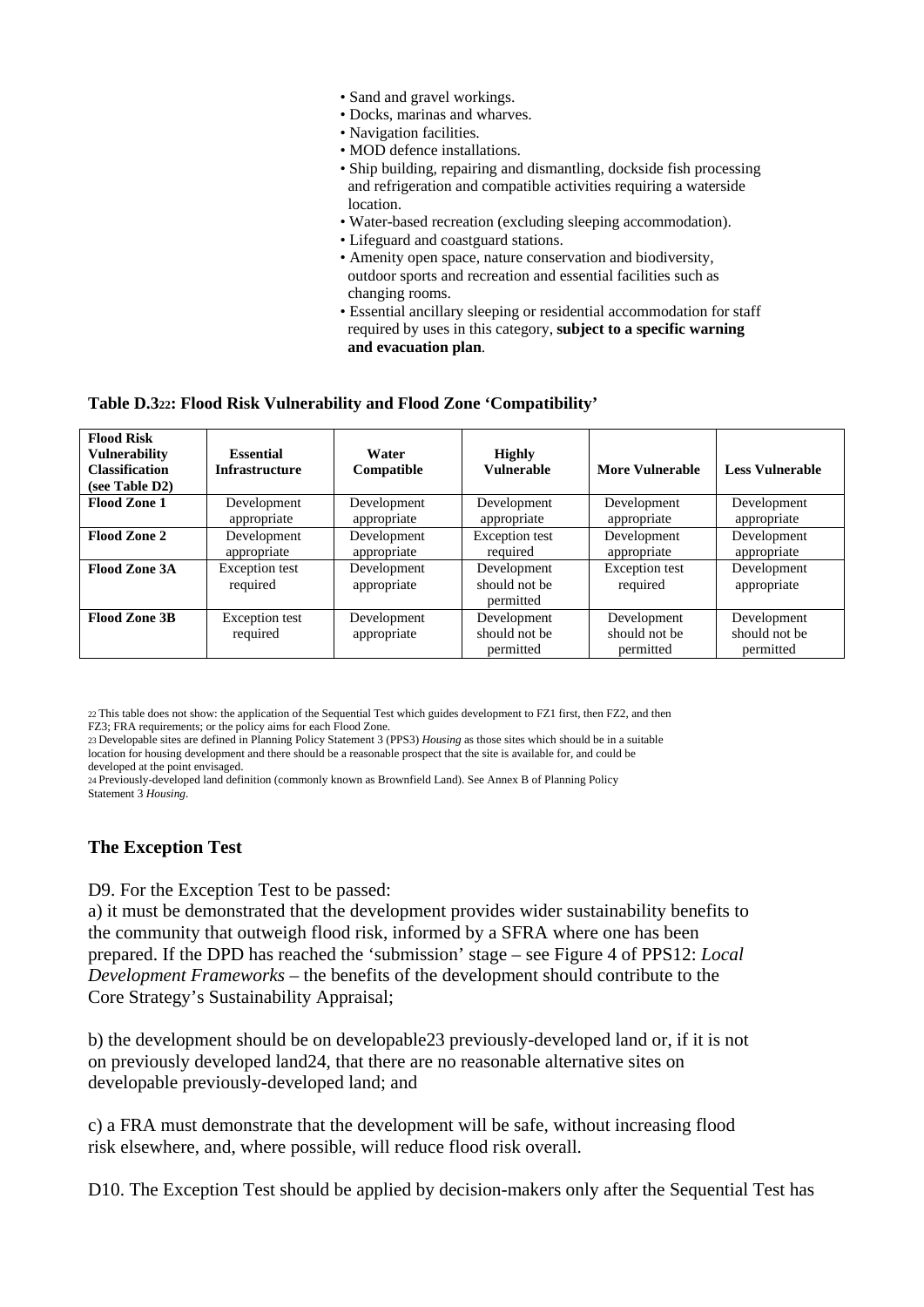been applied and in the circumstances shown in Table D.1 when 'more vulnerable' development and 'essential infrastructure' cannot be located in Zones 1 or 2 and 'highly vulnerable' development cannot be located in Zone 1. It should not be used to justify 'highly vulnerable' development in Flood Zone 3a, or 'less vulnerable'; 'more vulnerable'; and 'highly vulnerable' development in Flood Zone 3b.

D11. The Exception Test should be applied to LDD site allocations for development and used to draft criteria-based policies against which to consider planning applications.Where application of the Sequential Test indicates it needs to be applied, this should be done as early in the plan-making process as possible – in LDDs, including Supplementary Planning Documents (such as site development briefs). This will minimise the need to apply it to individual planning applications.

D12. Where the Exception Test has been applied in LDD allocations or criteria-based policies, the local planning authority should include policies in its LDDs to ensure that the developer's FRA satisfies criterion c) in para. D9. The Environment Agency and other appropriate operating authorities such as Internal Drainage Boards should be consulted on the drafting of any policy intended to apply the Exception Test at a local level.

D13. Compliance with each part of the Exception Test should be demonstrated in an open and transparent way.

D14. Criterion b) of para. D9 reflects the Government's commitment to making the most efficient and effective use of land in line with the principles of sustainable development. Reflecting this, Planning Policy Statement 3 (PPS3): *Housing* sets out the Government's objectives for a flexible, responsive supply of land for housing which gives priority to the use of previously-developed land for development. However, flood risk should be taken into account in determining the suitability of the land for development.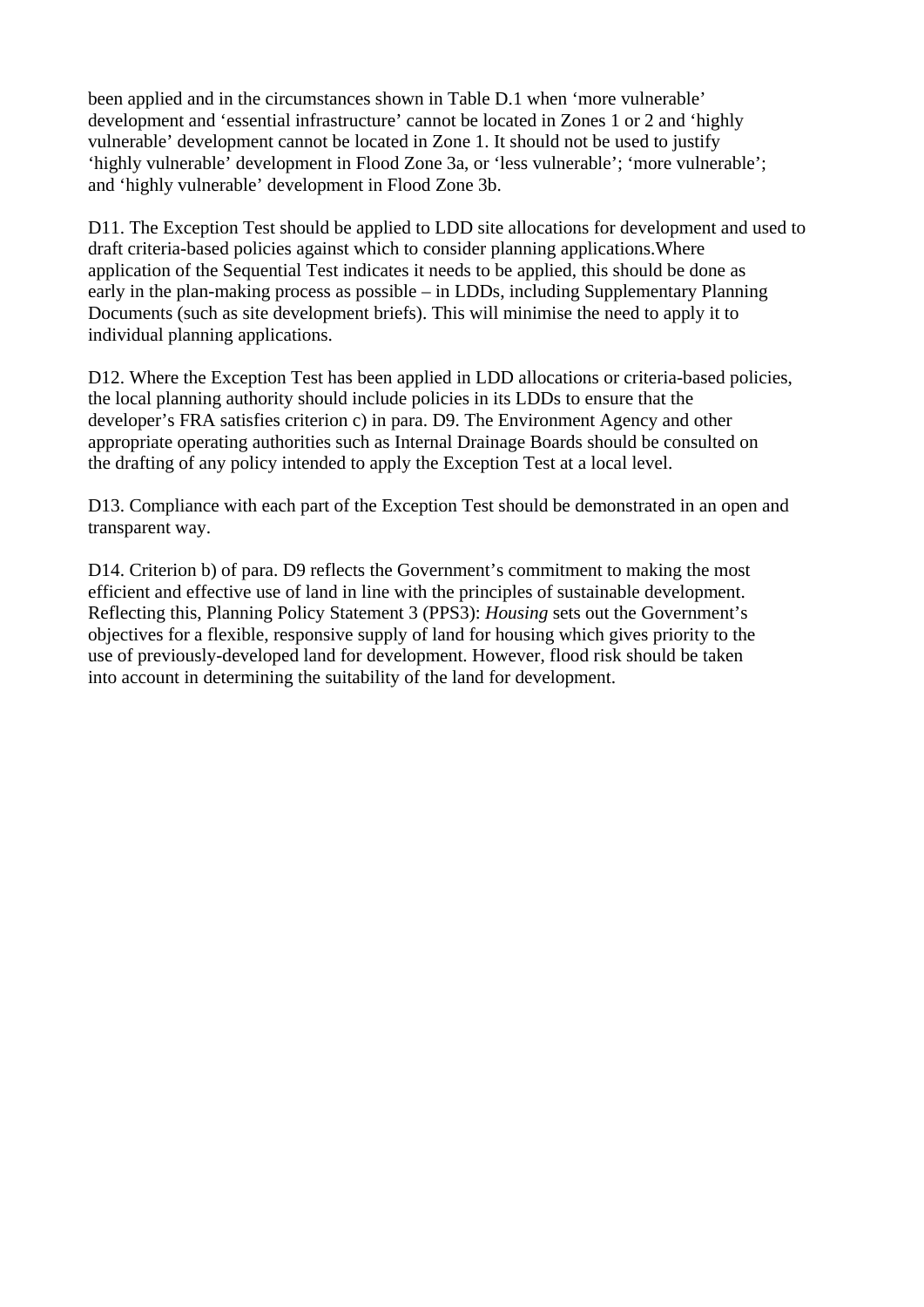## **Ribble Catchment Flood Management Plan (draft) - Environment Agency 2008**

The Ribble Catchment Flood Management Plan (CFMP) is a high level strategic plan produced by the Environment Agency (EA) in partnership with local authorities and other bodies. It contains policies to manage flood risk in the whole River Ribble catchment, which includes a significant part of the Borough, over the next 50 to 100 years. It includes an Action Plan laying out how its policies can be achieved. These policies take into account the likely future impact of changes in climate and the effects of land management. The CFMP does not aim to identify specific measures to manage flood risk, as these will be progressed through more detailed studies. It has an initial 6 year implementation period.

The CFMP acknowledges that climate change is likely to lead to bigger and more frequent floods and goes on to state that flooding cannot be completely eliminated but can be managed to minimise risk. It goes on to establish, for particular parts of the catchment, whether action should be taken by EA and others to increase, decrease or maintain the current level of flood risk.

In more detail it brings together a variety of data including topographical, land use, hydrology, historical flood information and current flood risk management information to try to predict likely future changes. It then goes on to develop a set of future scenarios based on these likely changes which describe the likely future flood risks facing the area. Having done this the Plan then develops a set of generic policy options, each evaluated against a set of environmental, social and economic objectives.

It then assigns a "Preferred Policy" from this set to each particular sub area (or Policy Unit) of the catchment. The individual Policy Units, their Preferred Policies and the justifications for the policy selection are shown in Table 6.2 (see pages 92- 96 of the Plan). Section 6 also lays out a Strategic Environmental Assessment (SEA) of the Preferred Policies.

The Plan then goes on to describe in its Action Plan how its Policies for each part of the catchment will be delivered. This is broken down by Policy Unit, and includes the Preferred Policy and a set of prioritised Actions, each allotted to a relevant partner organisations which are tasked with delivery. Those Policy Unit areas lying within Ribble Valley and their chosen Preferred Policy options are:

## **Upper Ribble and Hodder**

No active intervention (including flood warning (there are no flood warning areas in this unit) and maintenance), continue to monitor and advise.

## **Bowland Fell**

Take action to increase the frequency of flooding to deliver benefits locally or elsewhere (which may constitute an overall flood risk reduction, for example for habitat inundation). There are no flood warning areas in this part of the catchment.

## **Clitheroe**

Preferred policy is to take further action to reduce flood risk in this area. There is a risk of flooding in parts of the town which will increase unless action is taken. These actions should be informed by a Strategic Flood Risk Assessment (SFRA) which is the responsibility of the local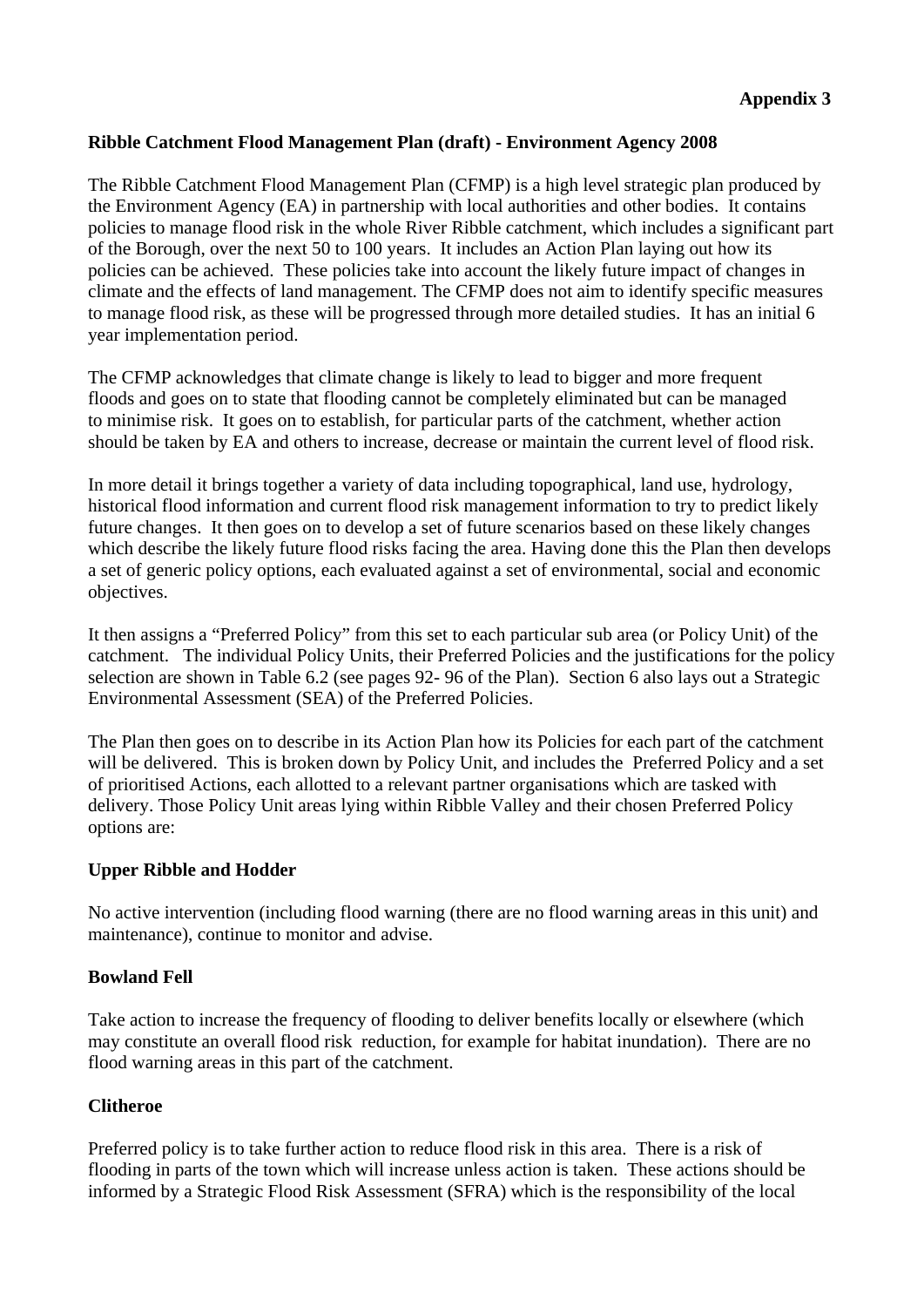authority. The SFRA will steer development clear of existing and future floodplain and minimise flood risk to it.

## **Calder**

The preferred policy here is to continue with existing or alternative actions to manage flood risk at the current level. This is a mostly rural area with a few isolated flood risk areas. However flood risk will rise in the future and therefore actions will need to be taken to return this risk to its current level. This unit contains the Whalley Flood Warning Area.

## **Lower Ribble**

The preferred policy is to take further action to sustain the current level of flood risk into the future in response to potential increases in risk due to urban development, land use change and climate change. This is a mostly rural area with a few isolated flood risk areas, one of which is the Ribchester and Samlesbury Flood Warning Area.

## Implications for Ribble Valley

As mentioned above, some of the Policy Units above have delivery Actions relating to them which Are, either in part or whole, the responsibility of the local authority as a partner body. Other actions are the responsibility of other organisations such as the EA. Those specifically relating to planning are:

## **Upper Ribble and Hodder Unit Policy Action**

For this area it will be important to promote flood resilience measures to those properties that are at risk of flooding, where flood defences are not economically viable. This should build on the experience of pilot schemes in the region which have provided the installation of flood proof doors, hard flooring and elevated power points to enable residents to recover more quickly from flood events. These actions are given a Medium Priority to the achievement of the policy aim. These measures would be implemented as part of the Building Control function.

## **Clitheroe Policy Unit Actions**

## Action 1

Produce a Strategic Flood Risk Assessment (SFRA) for Clitheroe to help minimise flood risk to future development in the town from all sources. Exceptionally, where development is at risk, appropriate flood mitigation measures will be implemented and residual risks fully considered. This action is given a High priority as essential to the delivery of the policy aim. The production of a SFRA is a responsibility of the planning function of the Council as stated in Planning Policy Statement 25 (PPS25) Development and Flood Risk 2006. Its production will demand resources including specialist consultancy input

# Action 2

Also given a High Priority is the need to promote the application of rigorous planning control for any new development on floodplains in and around Clitheroe using the principles in PPS25 and encourage the implementation of Sustainable Drainage Systems (SUDS). These considerations are already incorporated into the Local Planning Authority Development Control system.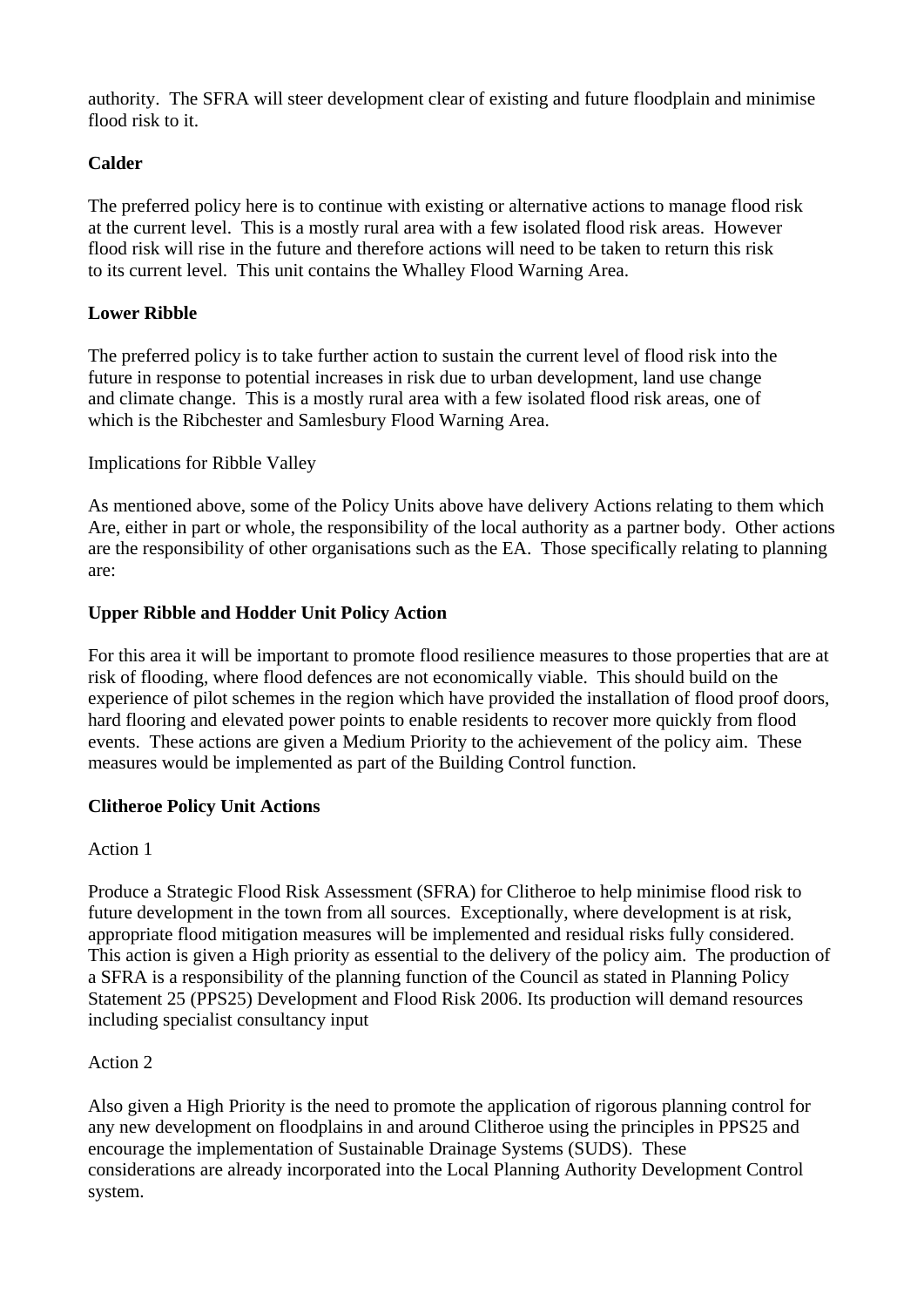## **Highways Drainage Responsibilities (Source- Lancashire County Council Highways Maintenance Plan 2008 – 09)**

## **5.4 Highway Drainage Systems**

## 5.4.1 **Objectives for Maintenance and Improvement of Highway Drainage Systems**

5.4.1.1 To provide for the safe operation of the highway network by:

• Ensuring that surface water is removed from carriageways, footways and cycleways as quickly as possible to prevent ponding and flooding that could cause a danger to the public;

• Preventing by the use of appropriate enforcement action, or by direct action where enforcement action is not possible or practicable in terms of obviating danger to the public, the uncontrolled discharge of water from private land or unadopted highways onto the highway such as might cause a danger to the public by the formation of ice, erosion of surfaces or accumulations of debris.

5.4.1.2 To promote journeys by alternative forms of transport by improving facilities for pedestrians and cyclists by reducing the extent to which water collects on the highway during or following rainfall.

5.4.1.3 To provide and maintain drainage systems in a manner consistent with the principles of sustainability and effective asset management, including:

• Preventing water from soaking into road foundations such as to cause structural damage;

• Preventing the unauthorised discharge of highway surface water run-off into residential or commercial property such as might cause nuisance or damage;

• Preventing the unauthorised discharge of highway surface water run-off such as might cause flooding of private land adjacent to the highway;

• The use, in appropriate circumstances, of sustainable drainage systems on new development sites and highway improvement schemes;

• Where practicable, taking reasonable precautions to prevent pollution of watercourses;

• Ensuring that ditch cleaning operations are undertaken with due regard to the ecology and biodiversity status of the adjoining verge and private land.

## 5.4.2 **Service Inspections for Highway Drainage Systems**

5.4.2.1 The Council does not undertake formal Service Inspections (see Section 4.1). A number of features relating to network serviceability are, however, inspected as part of Highway Safety Inspections.

 $\Box$  Blocked gullies;

- Ironwork rocking under load:
- Gully gratings with bars which are parallel to the carriageway;
- Missing covers.

5.4.2.2 In addition to Safety Inspections, detailed inspections will be prompted by a number of circumstances:

- Inspections carried out as part of a NRSWA inspection;
- Ad-hoc inspections required by perceived conditions;
- Investigatory inspection prompted by service user enquiry;
- Investigatory inspection prompted by feedback from routine maintenance operations.